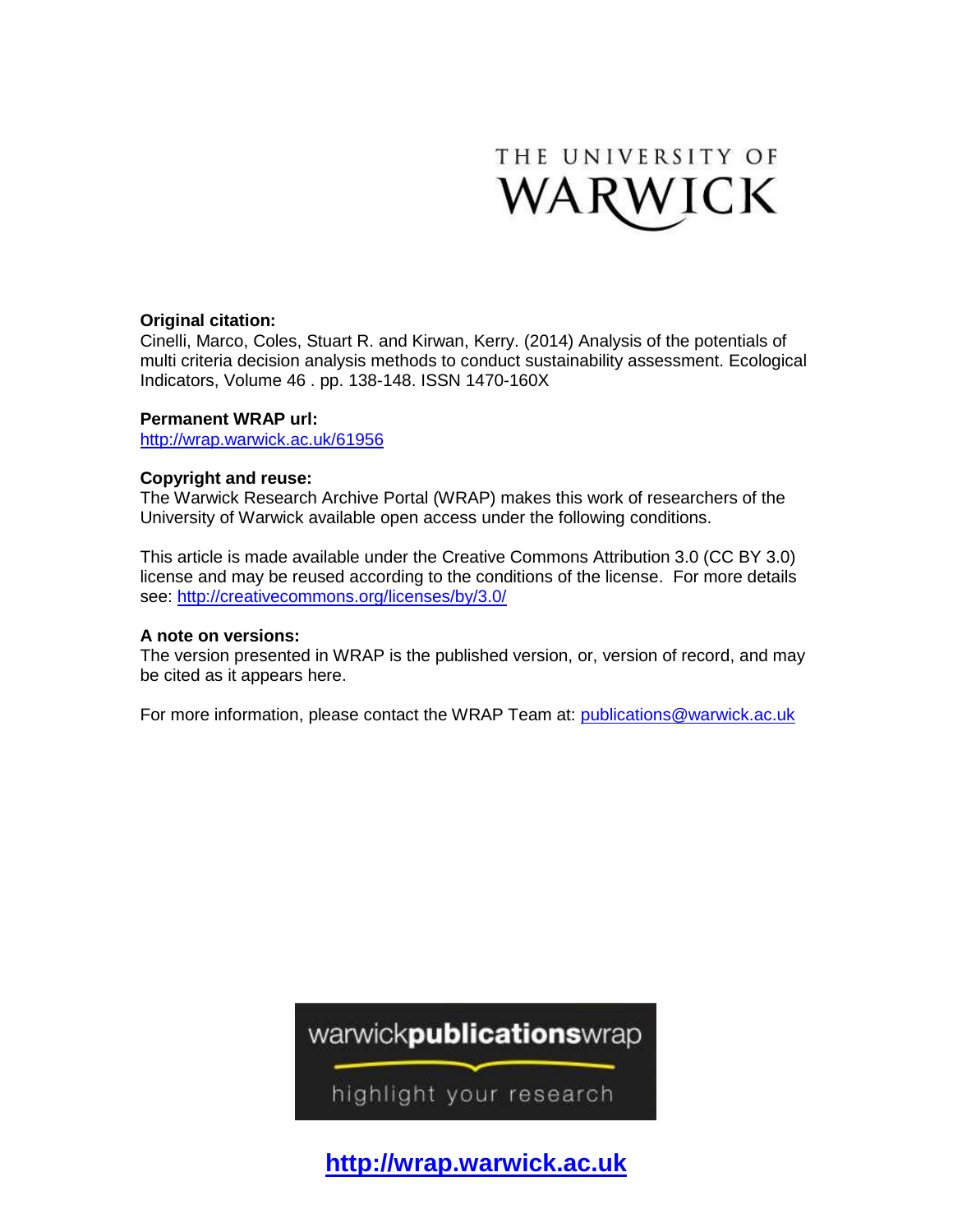

Contents lists available at [ScienceDirect](http://www.sciencedirect.com/science/journal/1470160X)

# Ecological Indicators



journal homepage: <www.elsevier.com/locate/ecolind>

# Review

# Analysis of the potentials of multi criteria decision analysis methods to conduct sustainability assessment



# Marco Cinelli \*, Stuart R. Coles, Kerry Kirwan

WMG, International Manufacturing Centre, University of Warwick, University Road, Coventry CV4 7AL, UK

# A R T I C L E I N F O

# A B S T R A C T

Article history: Received 15 February 2014 Received in revised form 2 June 2014 Accepted 9 June 2014

Keywords: Multi-criteria-decision-analysis Sustainability assessment Data integration Outranking methods Decision rules

DRSA

Sustainability assessments require the management of a wide variety of information types, parameters and uncertainties. Multi criteria decision analysis (MCDA) has been regarded as a suitable set of methods to perform sustainability evaluations as a result of its flexibility and the possibility of facilitating the dialogue between stakeholders, analysts and scientists. However, it has been reported that researchers do not usually properly define the reasons for choosing a certain MCDA method instead of another. Familiarity and affinity with a certain approach seem to be the drivers for the choice of a certain procedure. This review paper presents the performance of five MCDA methods (i.e. MAUT, AHP, PROMETHEE, ELECTRE and DRSA) in respect to ten crucial criteria that sustainability assessments tools should satisfy, among which are a life cycle perspective, thresholds and uncertainty management, software support and ease of use. The review shows that MAUT and AHP are fairly simple to understand and have good software support, but they are cognitively demanding for the decision makers, and can only embrace a weak sustainability perspective as trade-offs are the norm. Mixed information and uncertainty can be managed by all the methods, while robust results can only be obtained with MAUT. ELECTRE, PROMETHEE and DRSA are non-compensatory approaches which consent to use a strong sustainability concept, accept a variety of thresholds, but suffer from rank reversal. DRSA is less demanding in terms of preference elicitation, is very easy to understand and provides a straightforward set of decision rules expressed in the form of elementary "if . . . then . . . " conditions. Dedicated software is available for all the approaches with a medium to wide range of results capability representation. DRSA emerges as the easiest method, followed by AHP, PROMETHEE and MAUT, while ELECTRE is regarded as fairly difficult. Overall, the analysis has shown that most of the requirements are satisfied by the MCDA methods (although to different extents) with the exclusion of management of mixed data types and adoption of life cycle perspective which are covered by all the considered approaches.

Crown Copyright ã 2014 Published by Elsevier Ltd. This is an open access article under the CC BY license (http://creativecommons.org/licenses/by/3.0/).

# Contents

|  |  |  | 2.1.2. Analytical hierarchy process (AHP) (all accordinational contracts and the control of 3 |  |  |  |
|--|--|--|-----------------------------------------------------------------------------------------------|--|--|--|
|  |  |  |                                                                                               |  |  |  |
|  |  |  |                                                                                               |  |  |  |

<http://dx.doi.org/10.1016/j.ecolind.2014.06.011>

1470-160X/Crown Copyright ã 2014 Published by Elsevier Ltd. This is an open access article under the CC BY license (http://creativecommons.org/licenses/by/3.0/).

Abbreviations: MCDA, multi criteria decision analysis; DM(s), decision maker(s); MAUT, multi attribute utility theory; AHP, analytical hierarchy process; ELECTRE, elimination and choice expressing the reality; PROMETHEE, preference ranking organization method for enrichment of evaluations; DRSA, dominance-based rough set approach.

Corresponding author. Tel.: + 0044 0 24 7657 2540.

E-mail address: [m.cinelli@warwick.ac.uk](mailto:m.cinelli@warwick.ac.uk) (M. Cinelli).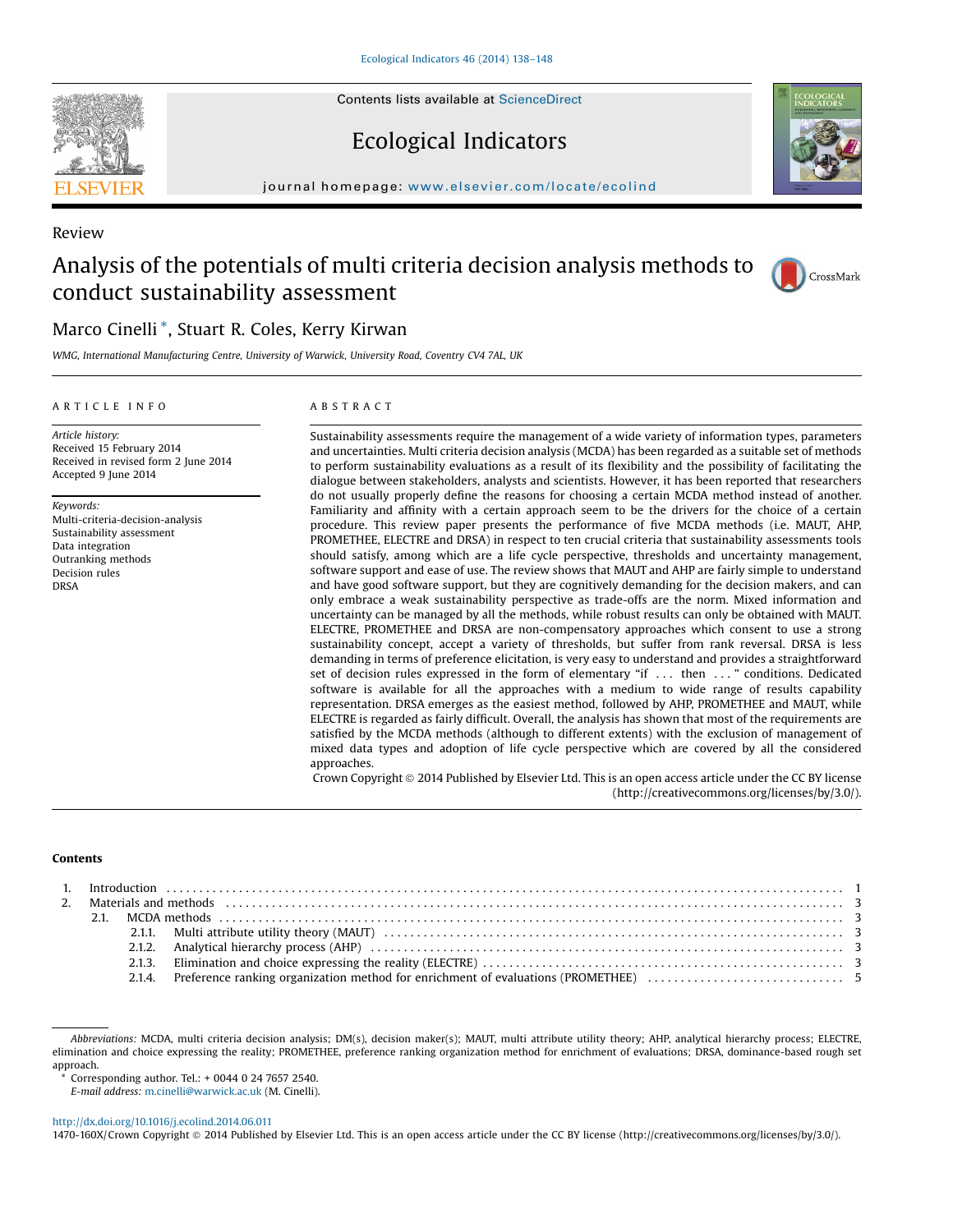|              |      | 2.1.5. |                                                                                                                                                                                                                                |  |
|--------------|------|--------|--------------------------------------------------------------------------------------------------------------------------------------------------------------------------------------------------------------------------------|--|
|              | 2.2. |        | Research methodology (a) research methodology (a) research methodology (a) research methodology (a) research methodology (a) research methodology (a) research methodology (a) research methodology (a) research methodology ( |  |
| 3.           |      |        |                                                                                                                                                                                                                                |  |
|              | 3.1. |        |                                                                                                                                                                                                                                |  |
|              |      | 3.1.1  |                                                                                                                                                                                                                                |  |
|              |      | 3.1.2. |                                                                                                                                                                                                                                |  |
|              |      | 3.1.3. |                                                                                                                                                                                                                                |  |
|              |      | 3.1.4. |                                                                                                                                                                                                                                |  |
|              |      | 3.1.5. |                                                                                                                                                                                                                                |  |
|              |      | 3.1.6. |                                                                                                                                                                                                                                |  |
|              |      | 3.1.7. |                                                                                                                                                                                                                                |  |
|              |      |        |                                                                                                                                                                                                                                |  |
|              |      | 3.2.1  |                                                                                                                                                                                                                                |  |
|              |      | 3.2.2. | Ease of use with a continuous control of the control of the control of the control of the control of the control of the control of the control of the control of the control of the control of the control of the control of t |  |
|              | 3.3. |        |                                                                                                                                                                                                                                |  |
|              |      | 3.3.1. | Learning dimension (1990) (1990) (1990) (1990) (1990) (1990) (1990) (1990) (1990) (1990) (1990) (1990) (1990) (1990) (1990) (1990) (1990) (1990) (1990) (1990) (1990) (1990) (1990) (1990) (1990) (1990) (1990) (1990) (1990)  |  |
| $\mathbf{A}$ |      |        |                                                                                                                                                                                                                                |  |
|              |      |        |                                                                                                                                                                                                                                |  |
|              |      |        |                                                                                                                                                                                                                                |  |
|              |      |        |                                                                                                                                                                                                                                |  |

# 1. Introduction

The literature about sustainability assessment is wide and steadily growing, with different interpretations and implementations of this concept available so far [\(Bond](#page-10-0) et al., 2012). On one side there are rather conceptual and holistic proposals based on sustainability principles (see for example WCED 1987; [Gibson,](#page-11-0) [2006](#page-11-0)), which introduce frameworks to encompass and combine different values and perspectives, while one the other side there are more concrete and operational approaches that try to define and derive sustainability criteria/pillars to make the concept of sustainability operational (Omann 2004; Pope et al., 2004; [Gibson,](#page-11-0) 2006; Cinelli et al., [2013a;](#page-11-0) Sala et al., 2013a). There are different attempts to perform this operationalization, ranging from two to seven pillars depending on the context of the analysis/evaluation to be performed ([Gibson,](#page-10-0) 2006; Bond et al., 2012). One of the most common ones is the triple bottom line (TBL) approach, which is based on the environmental, economic and social pillars, having equal importance in the decision-making process [\(Pope](#page-11-0) et al., 2004; Gibson, 2006; Convertino et al., 2013; [Subramanian](#page-11-0) et al., 2014; [Tatham](#page-11-0) et al., 2014). This approach has been widely used as it fits properly with the professional figures and organizational bodies that are in charge of the assessment of each of the pillars ([Gibson,](#page-10-0) 2006).

The objective of sustainability assessment (SA) can vary considerably, from a micro to a macro scale, meaning that the inclusion of various processes and mechanisms cannot always be taken into account with the same approaches [\(Cinelli](#page-10-0) et al., 2013b; [Zamagni](#page-10-0) et al., 2009). This leads to the necessity to define clearly what the scope of the assessment is and what questions need to be answered, implying that different instruments should be used depending on each case [\(Sala](#page-11-0) et al., [2013b](#page-11-0)). Additionally, the spheres or pillars of sustainability considered can vary, which means that some studies can consider only environmental and economic aspects, others only the environmental ones and others environmental, economic and social together (Sala et al., [2013a](#page-11-0)).

SA has also the role of improving the decision aiding process, by (Bockstaller et al., 2008; [Gasparatos](#page-10-0) et al., 2008):

- Integrating sustainability spheres and considering their interdependencies.
- Including intragenerational and intergenerational considerations.
- Supporting constructive interaction among stakeholders.
- Accounting for uncertainties and adopting a precautionary approach.
- Contributing to monitoring and communication of results.

Over the past decades a plethora of methodologies and tools were developed to perform sustainability assessment studies, focusing on different scopes (i.e. different pillars) and scales/ objectives (i.e. micro, meso and macro), with some covering only a certain pillar and object of sustainability (e.g. life cycle assessment), and with others widening both (e.g. cost-benefit analysis, multi criteria decision analysis) (Singh et al., 2009; [Zamagni](#page-11-0) et al., [2009\)](#page-11-0). For example, life cycle assessment (LCA) is a productoriented tool for the assessment of environmental implications, while multi criteria decision analysis (MCDA) is a set of methods that can be used to compare alternatives from a product level to a policy one, by covering one or more sustainability pillars ([Munda,](#page-11-0) [2005;](#page-11-0) Epa, 2006).

Furthermore, Ness and coworkers (Ness et al., [2007](#page-11-0)) provide a categorization of sustainability assessment tools which includes (i) indicators which are non-integrated, (ii) product related assessments and (iii) integrated assessments. Non-integrated indicators support the decision-making processes by converting knowledge in manageable units of information (UN [2001](#page-11-0)). They can be defined as an "operational representation of an attribute of a system" [\(Gasparatos](#page-10-0) et al., 2008), which can be an environmental, economic or social state of the system under consideration. Some examples are the Environmental pressure indicators and the national indicators developed by United Nations Division for Sustainable Development (UN, [2001;](#page-11-0) [Gasparatos](#page-11-0) et al., 2008). Product-related tools consider flows in relation to production and consumption of goods and services. An important distinction that can be introduced here and is applicable to all the tools for SA is the extend of the system tackled, in other words whether the method takes into account only direct impact of the target or is based on a life-cycle approach. Product energy analysis is an example of a tool covering only direct impacts, whereas LCA spans the whole life cycle stages of a product (De [Ridder](#page-10-0) et al., 2007; Ness et al., [2007](#page-10-0)). Integrated assessment are all the approaches that try to handle the information from individual indicators in a comprehensive manner, by considering interrelations and interdependencies among them, accounting for the different importance that they might have, and adopting different degrees of aggregation. MCDA is one of this and it has been indicated as the appropriate set of tools to perform assessments of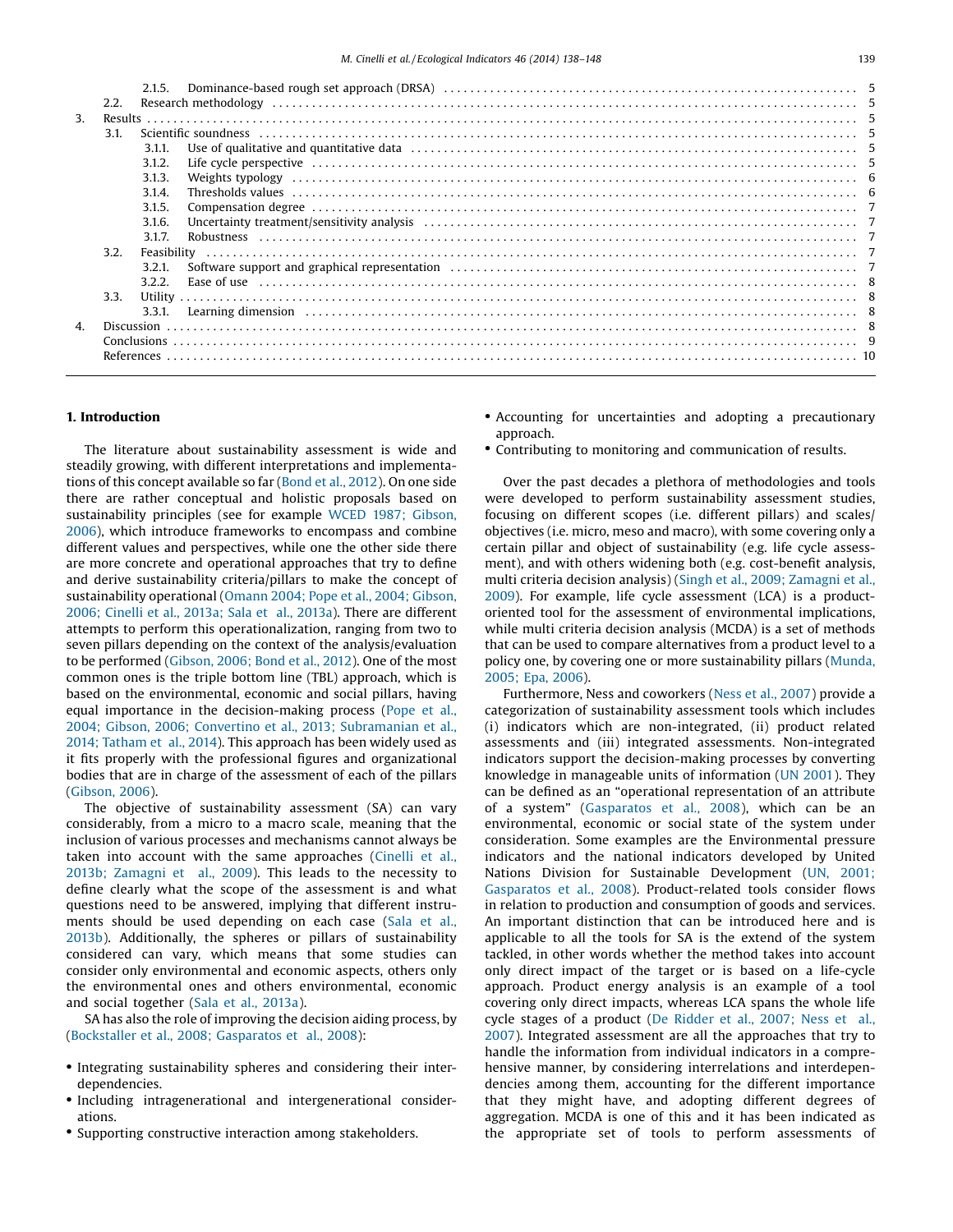sustainability, by considering different sustainability spheres, perspectives, stakeholders, values, uncertainties and intra and inter-generational considerations (O'Neill et al., 1999; [Munda](#page-11-0) 2005; [Gasparatos](#page-11-0) et al., 2008; Bond et al., 2012; Gasparatos and [Scolobig,](#page-11-0) 2012).

Due to the complexity of sustainability assessment and the need to provide a path towards the achievement of a sustainable future, decisions have to be taken and this must happen in a structured, transparent and reliable way and MCDA can contribute to such objective.

MCDA consists of a group of approaches which allow to account explicitly for multiple criteria, in order to support individuals or groups to rank, select and/or compare different alternatives (e.g. products, technologies, policies) ([Belton](#page-10-0) and [Stewart,](#page-10-0) 2002). A general grouping of MCDA approaches has been proposed by ([Slowinski](#page-11-0) et al., 2002; Greco et al., 2004), who distinguish three underlying theories: (i) utility function, (ii) outranking relation and (iii) sets of decision rules. The utilitybased theory includes methods synthesizing the information in a unique parameter (also called performance aggregation based approaches) and it was introduced during the 1970s by ([Keeney](#page-10-0) and [Raiffa,](#page-10-0) 1976). The outranking relation theory involves methods based on comparisons between pairs of options to verify whether "alternative  $a$  is at least as good as alternative  $b$ " (also called preference aggregation based approaches) (Roy, 1991). The decision rule theory originates from the artificial intelligence domain and it allows deriving a preference model through the use of classification or comparison of decision examples (Greco et al., 2001b).

MCDA has been used extensively to evaluate sustainability, and a good overview can be found in [\(Munda,](#page-11-0) 2005; Huang et al., 2011; Akadiri and [Olomolaiye,](#page-11-0) 2012; Rowley et al., 2012; Herva and Roca, [2013](#page-11-0)).

This review article builds upon previous analyses performed by ([Cinelli](#page-10-0) et al., 2013a) and ([Sadok](#page-11-0) et al., 2008) and investigates how MCDA can contribute to Sustainability Assessment by analyzing five MCDA methods on the basis of ten comparison criteria that they should satisfy to properly handle problems concerning sustainability. The methods from each of the three families mentioned above have been chosen to provide a wide coverage of MCDA:

- For the utility-based theory: multi attribute utility theory (MAUT) and analytical hierarchy process (AHP).
- For the outranking relation theory: elimination and choice expressing the reality (ELECTRE) and preference ranking organization method for enrichment of evaluations (PROME-THEE).
- For the sets of decision rules theory: dominance based rough set approach (DRSA).

The reasons for the selection on these sets of methods are that (i) utility-based (especially MAUT and AHP) and outranking approaches (specifically ELECTRE and PROMETHEE) have been the most widely MCDA tools in sustainability-related research as reported in various publications (Wang et al., 2009; [Huang](#page-11-0) et al., 2011; [Herva](#page-11-0) and Roca, 2013) and (ii) the decision rules technique has been proposed as a powerful instrument to conduct sustainability assessments ([Sadok](#page-11-0) et al., 2008), suggesting the usefulness of a deeper analysis of its potentials in this area.

Sections 2 briefly reviews the selected MCDA methods and describes the research methodology that was used. Section [3](#page-5-0) reports the evaluation of the methods on the basis of the ten comparison criteria, Section [4](#page-8-0) discusses the results and the main conclusions can be found in Section 5.

# 2. Materials and methods

## 2.1. MCDA methods

This sub-section provides a brief description of the main features of each MCDA method that has been analyzed, with a focus on the distinctive characteristics that are crucial for the analysis phase.

## 2.1.1. Multi attribute utility theory (MAUT)

Multi attribute utility theory is a performance aggregation based approach, which requires the identification of utility functions and weights for each attribute that can then be assembled in a unique synthesizing criterion ([Keeney](#page-11-0) and Raiffa, [1993;](#page-11-0) Dyer 2005), with the additive and multiplicative aggregations being the most widely applied (De [Montis](#page-10-0) et al., 2005).

The selection of the relevant aggregation procedure requires the verification of various assumptions, and a discussion about this important procedural step can be found in [\(Keeney](#page-10-0) 1974; Keeney and Raiffa, 1993; De [Montis](#page-10-0) et al., 2005).

#### 2.1.2. Analytical hierarchy process (AHP)

The analytic hierarchy process is another approach of the first performance aggregation based approaches and it was introduced by Saaty with the aim of evaluating tangible and intangible criteria in relative terms by means of an absolute scale [\(Saaty,](#page-11-0) 1980, 2005).

The standard process requires firstly the identification of a set of alternatives and a hierarchy of evaluation criteria (value tree), followed by pairwise comparisons to evaluate alternatives' performance on criteria (scoring) and criteria among themselves (weighting) (Belton and [Stewart,](#page-10-0) 2002).

All the weights/alternatives are compared in respect to the criteria by asking the DM his preference on a scale from 1 to 9, with 1 indicating equal preference and 9 absolute preference ([Saaty,](#page-11-0) [1980,](#page-11-0) 2005). Intermediate values are used to express increasing preference/performance for one weight/alternative.

The resulting output of this procedure is a matrix of comparisons expressed as ratios, and the next step is the reduction of the pairwise comparison matrix to a set of scores representing the relative importance of each weight and performance of alternatives (priority vectors) (Belton and [Stewart,](#page-10-0) 2002).

Once the criteria weights and alternatives scores have been derived with the described process, overall performance of the alternative can be calculated by means of a linear additive model ([Saaty,](#page-11-0) 2005). The final result is a value between 0 and 1, where the weights indicate the trade-offs between the criteria ([Belton](#page-10-0) and [Stewart,](#page-10-0) 2002).

## 2.1.3. Elimination and choice expressing the reality (ELECTRE)

ELECTRE are preference aggregation based methods, working on pair-wise comparisons of the alternatives (Figueira et al., 2005b). They are also defined as outranking approaches because they aim to assess whether option a is at least as good as (in other words it outranks) b (aSb) (Roy, 1996; Belton and [Stewart,](#page-11-0) 2002).

These methods were introduced by Bernard Roy preferences are structured on four elementary binary relations, indifference, preference, weak preference and incomparability (Roy, [1996;](#page-11-0) [Figueira](#page-11-0) et al., 2013).

In order to identify the outranking relations, concordance and discordance indexes are employed that refer to the cases where the criteria of alternative  $a$  are the same or better than those of  $b$  ( $aSb$ ) and to the cases where criteria of  $a$  are not as good as those of  $b$ (bSa), respectively (Belton and [Stewart,](#page-10-0) 2002; Benoit and [Rousseaux,](#page-10-0) 2003; Figueira et al., 2005a).

ELECTRE methods were developed in order to account for heterogeneous criteria whose aggregation in a common scale is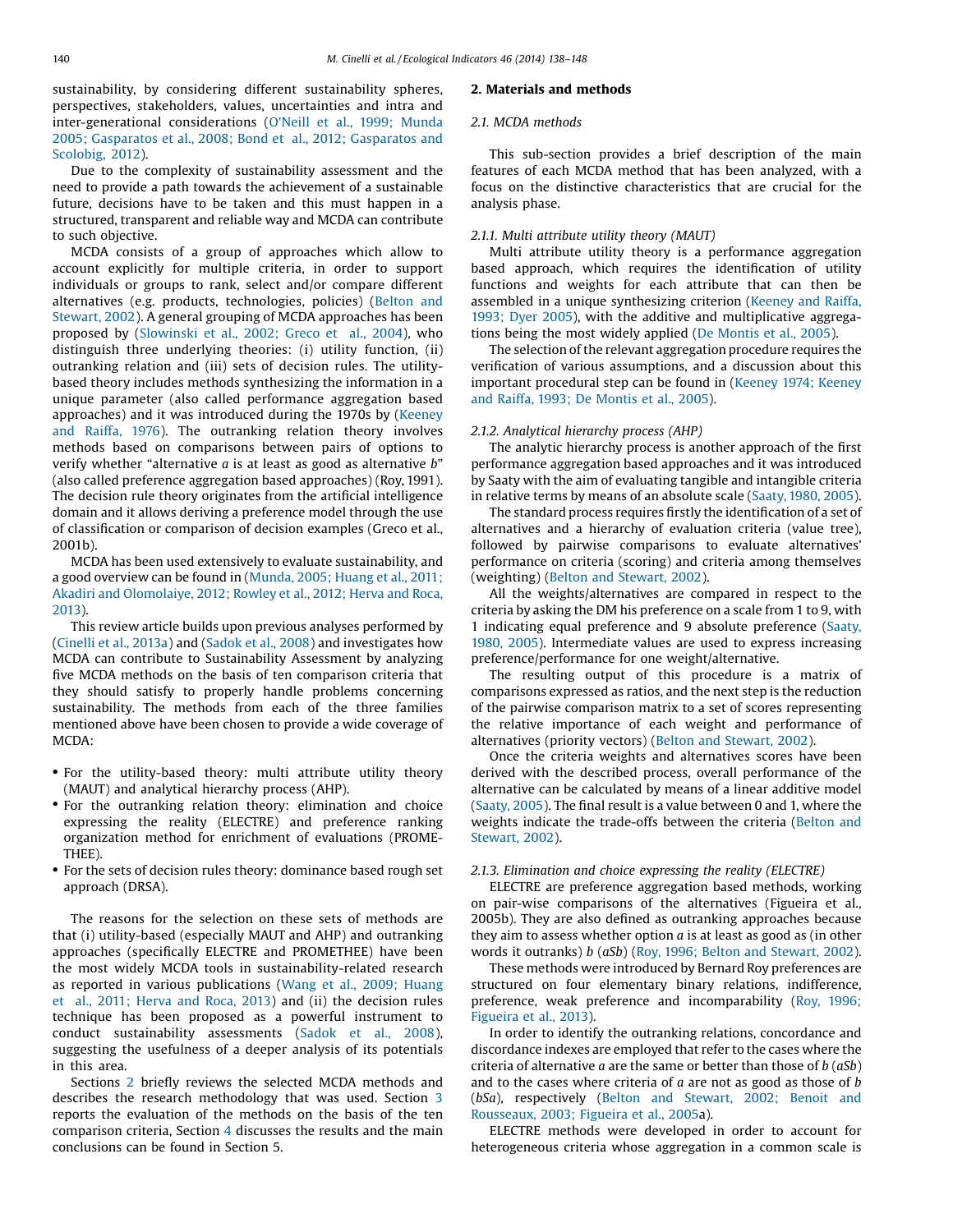## <span id="page-4-0"></span>Table 1

Description of comparison criteria and rational for evaluation.

| Criteria domain              |                                    | Criterion                                          | Criterion description                                                                                                               | Rational for evaluation                                                                                                                                                                                                                                                                 |  |  |
|------------------------------|------------------------------------|----------------------------------------------------|-------------------------------------------------------------------------------------------------------------------------------------|-----------------------------------------------------------------------------------------------------------------------------------------------------------------------------------------------------------------------------------------------------------------------------------------|--|--|
| Scientific<br>soundness data | Referring to input                 | Use of qualitative and<br>quantitative information | Capability of including information which is qualitative and<br>quantitative in nature                                              | Weakness: only qualitative or quantitative information can be handled<br>Strength: both qualitative and quantitative information can be handled, a common<br>requirement in sustainability-related research                                                                             |  |  |
|                              |                                    | Life cycle perspective                             | Possibility of including the life cycle of the assessment target                                                                    | Weakness: limited stages in the life cycle can be included in the assessment<br>Strength: all the life cycle can be included in the assessment in order not to divert some<br>negative impacts from one stage to the other                                                              |  |  |
|                              | Referring to<br>calculation method | Weights typology                                   | criteria                                                                                                                            | Significance of the weights used to assign importance levels to the Weakness: weights are used as trade-offs which implies compensation and so<br>commensurability<br>Strength: weights are used as importance coefficients so that compensation is not<br>implied                      |  |  |
|                              |                                    | Thresholds values                                  | Thresholds represent turning-points values that can be used to<br>model                                                             | Weakness: no thresholds can be used                                                                                                                                                                                                                                                     |  |  |
|                              |                                    |                                                    | complex preference structures and uncertain information                                                                             | Strength:thresholds can be used                                                                                                                                                                                                                                                         |  |  |
|                              |                                    | Compensation degree                                | The level of compensation among sustainability spheres<br>determines the<br>distinction between approaches based on strong and weak | Weakness: compensation is an intrinsic feature of the method, allowing only the use of<br>weak sustainability                                                                                                                                                                           |  |  |
|                              |                                    |                                                    | sustainability concepts                                                                                                             | Strength: compensation is limited of abolished, allowing the use of a strong sustainability<br>concept                                                                                                                                                                                  |  |  |
|                              |                                    | Uncertainty treatment/<br>sensitivity analysis     |                                                                                                                                     | Capability of handling uncertain, imprecise or missing information Weakness: uncertain, imprecise and missing information cannot be managed                                                                                                                                             |  |  |
|                              |                                    |                                                    |                                                                                                                                     | Strength: uncertain, imprecise and missing information can be managed                                                                                                                                                                                                                   |  |  |
|                              |                                    | Robustness                                         | results                                                                                                                             | Influence of addition or deletion of alternatives on the assessment Weakness: results are dependent on addition or deletion of alternatives                                                                                                                                             |  |  |
|                              |                                    |                                                    |                                                                                                                                     | Strength: results are independent from new alternatives or deletion of existing ones                                                                                                                                                                                                    |  |  |
| Feasibility                  |                                    | Software support and<br>graphical representation   | Availability of tools to implement the method, manage the<br>information and show                                                   | Weakness: limited availability of software and poor graphical representation                                                                                                                                                                                                            |  |  |
|                              |                                    |                                                    | the results in a clear and multi-perspective manner                                                                                 | Strength: software available and wide range of graphical potentials that improves the<br>communication with stakeholders                                                                                                                                                                |  |  |
|                              |                                    | Ease of use                                        | Intelligibility of the method, simplicity of its structure based on<br>users (i.e. decision makers) perspective                     | Weakness: the method is perceived as a black-box from the decision maker and it is<br>highly demanding in terms of cognitive efforts<br>Strength: intelligibility of the method( $s$ ) is very simple and the decision maker is<br>comfortable with the preferences elicitation process |  |  |
| Utility                      |                                    | Learning dimension                                 | Possibility of re-evaluating results if new information becomes<br>available (e.g. alternatives or criteria)                        | Weakness: no re-evaluation is possible and new software runs need to be performed and<br>independently compared with the previous ones<br>Strength: assessments can be run with new alternatives and compared simultaneously                                                            |  |  |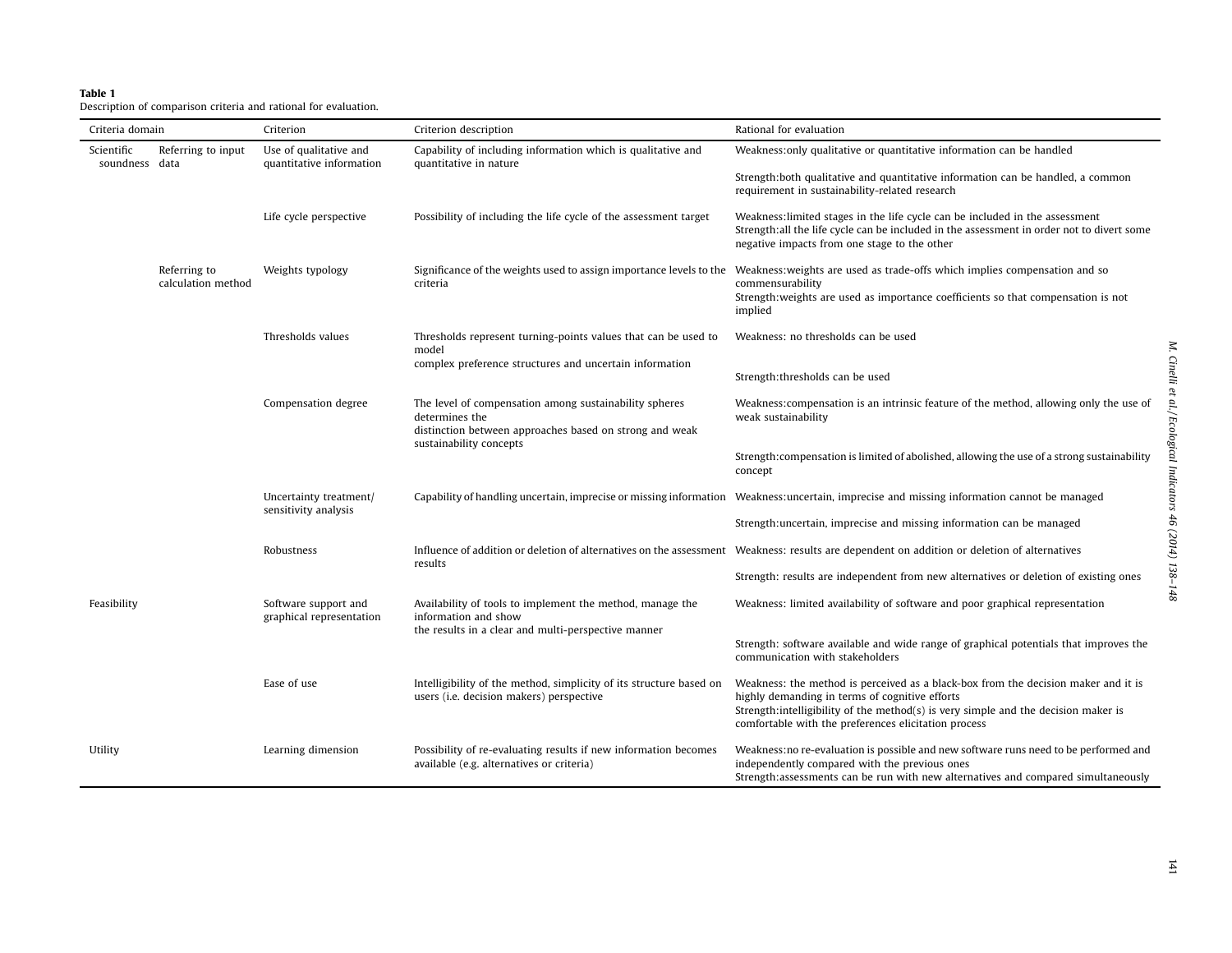<span id="page-5-0"></span>difficult, to prevent compensation behaviour and to account for differences in terms of preferences, leading in this way to the introduction of thresholds (Figueira et al., 2005b).

Several ELECTRE methods have been developed to solve different decision problems, including choosing, ranking or sorting, and extensive description of their theoretical and mathematical principles, extensions and applications can be found in (Roy, 1991; [Figueira](#page-11-0) et al., 2005b; Figueira et al., 2013).

# 2.1.4. Preference ranking organization method for enrichment of evaluations (PROMETHEE)

PROMETHEE methods are also part of the outranking MCDA family and were developed by J.P. Brans during the early eighties, and are based on a set of prerequisites (Brans and [Mareschal,](#page-10-0) [2005](#page-10-0)): (i) the extent of difference between the performance of two alternatives must be accounted for; (ii) the scales of the criteria are irrelevant as comparisons are performed on a pairwise base; (iii) three cases are possible: alternative  $a$  is preferred to alternative  $b$ ; alternative  $a$  and alternative  $b$  are indifferent; alternative  $a$  and alternative b are incomparable; (iv) the methods should be easily understandable by the decision makers; and (v) weights must be assigned in a flexible manner.

The assessment procedure requires information between and within the criteria. Concerning the information between the criteria, this is expressed as the relative importance among them and consists of weights that are independent form the measurement scales ([Behzadian](#page-10-0) et al., 2010).

In order to obtain information within the criteria, a preference function for each criterion, expressing the difference in performance of alternative *a* over alternative *b* must be identified, adopting as a result the pairwise comparison approach [\(Belton](#page-10-0) and [Stewart,](#page-10-0) 2002). Six different shapes for the preference function have been defined, and the identification of the appropriate ones is a task of the analyst who has to question the DM in a structured manner (Brans and [Mareschal,](#page-10-0) 2005).

Once the preference functions for all the criteria and the weights  $(w_i)$  of the criteria are identified, a comprehensive preference index indicating the degree of preference of a over b can then be calculated as the weighted average ([Behzadian](#page-10-0) et al., [2010](#page-10-0)). Subsequently, 2 parameters, leaving and entering outranking flows must be calculated, indicating the outranking power and weaknesses of each alternative over the other, respectively. Lastly, the leaving and entering flows can be combined, resulting in the net outranking flow that provides the performance of each alternative (Brans and [Mareschal,](#page-10-0) 2005).

# 2.1.5. Dominance-based rough set approach (DRSA)

The dominance-based rough set approach is a relatively new technique which can handle classification, choice and ranking problems and it was introduced by Greco and Slowinski groups (Greco et al., 1997, 1998, 1999, [2001b\)](#page-10-0).

DRSA is based on an information table whose rows are defined as alternatives, while the columns are divided into condition attributes; namely the criteria that are needed to assess the alternatives and the decision attribute, which represents an overall evaluation of the alternative. This can be a well-defined concept or an expert judgement [\(Slowinski](#page-11-0) et al., 2009).

When a DM is involved in the process he/she is asked to select a class where each alternative belongs or to compare one alternative with the other and decide which one performs better, without the need to specify any weights or thresholds as it was in the previous methods (Roy and Słowiński, 2013).

DRSA approximates the information reported with the decision attributes by considering the knowledge reported in the condition and decision attributes in the form of "if . . . then . . . " decision rules ([Greco](#page-10-0) et al., 2005). These rules are simple connections of elementary conditions between condition and decision criteria, and in the case of classification with criteria g and alternatives a and  $b$ , the output has the following syntax (Roy and Słowiński, [2013](#page-11-0)):

"if  $g_1 \ge r$  and  $g_2 \ge t$  and  $\ldots g_x \ge 1$ , then a is assigned to category p or better",

"if  $g_1 \le r$  and  $g_2 \le t$  and  $\ldots g_x \le l$ , then a is assigned to category p or worse".

#### 2.2. Research methodology

The aim of this work was to perform a state-of-the-art review of the MCDA methods described above, investigating their capabilities of supporting sustainability assessments.

The MCDA methods were analyzed in relation to a set of ten comparison criteria that have been indicated as fundamental by many authors when dealing with sustainability-related research (Teghem et al., 1989; Belton and [Stewart,](#page-11-0) 2002; Benoit and [Rousseaux,](#page-11-0) 2003; Munda, 2005; Polatidis et al., 2006; Munda, 2008; Sadok et al., 2008; [Buchholz](#page-11-0) et al., 2009; Antunes et al., 2012; [Rowley](#page-11-0) et al., 2012; Sala et al., 2013a). They have been clustered according to the approach proposed by [Bockstaller](#page-10-0) et al., (2009) in three domains: (i) "scientific soundness", (ii) "feasibility" and (iii) "utility". The list of the ten comparison criteria is reported in [Table](#page-4-0) 1, together with their description and the rationale for the positive or negative assessment of the MCDA methods in relation to each of them.

A literature review was adopted as research methodology to evaluate the MCDA methods with respect to the comparison criteria and the target database was Web of Science (WOS), which includes more than 12,000 journals and 30,000 books worldwide ([Reuters,](#page-11-0) 2014). Furthermore, the Journal of Multi-Criteria Decision Analysis and Integrated Environmental Assessment and Management were searched individually, as they are excluded from WOS.

# 3. Results

The results of the comparisons of the MCDA methods based on the ten comparison criteria are shown with the related references in [Table](#page-6-0) 2. Three symbols have been used to indicate the performance (i.e. + = good, indicating strength of the set of methods;  $\bigcirc$  = intermediate, indicating a dependence of the specific method within the set or the authors referenced interpretation;  $-$ =poor, indicating weakness of the set of methods) of each group of methods in relation to each criterion.

# 3.1. Scientific soundness

#### 3.1.1. Use of qualitative and quantitative data

All the considered methods can handle information that is qualitative and quantitative in nature, with the qualitative being reduced to point scales ([Antunes](#page-10-0) et al., 2012), with the exception of DRSA, which does not require any data transformation (Greco et al., 2001b). The flexibility on the input side is one of the main upsides of MCDA methods, since it does not pose restrictive requirements on the analyst in terms of problem structuring, as it might be with more data intensive techniques (e.g. life cycle assessment, risk assessment) or in approaches based on optimization.

# 3.1.2. Life cycle perspective

It can be seen from [Table](#page-6-0) 2 that all the MCDA methods analyzed are able to include a life cycle perspective. The specific literature on MCDA methods does not discuss this aspect in particular, nevertheless, their structure does not limit the number and type of criteria to be used as input parameters (Belton and [Stewart,](#page-10-0) 2002; [Figueira](#page-10-0) et al., 2005a; Slowinski et al., 2009), so that it can be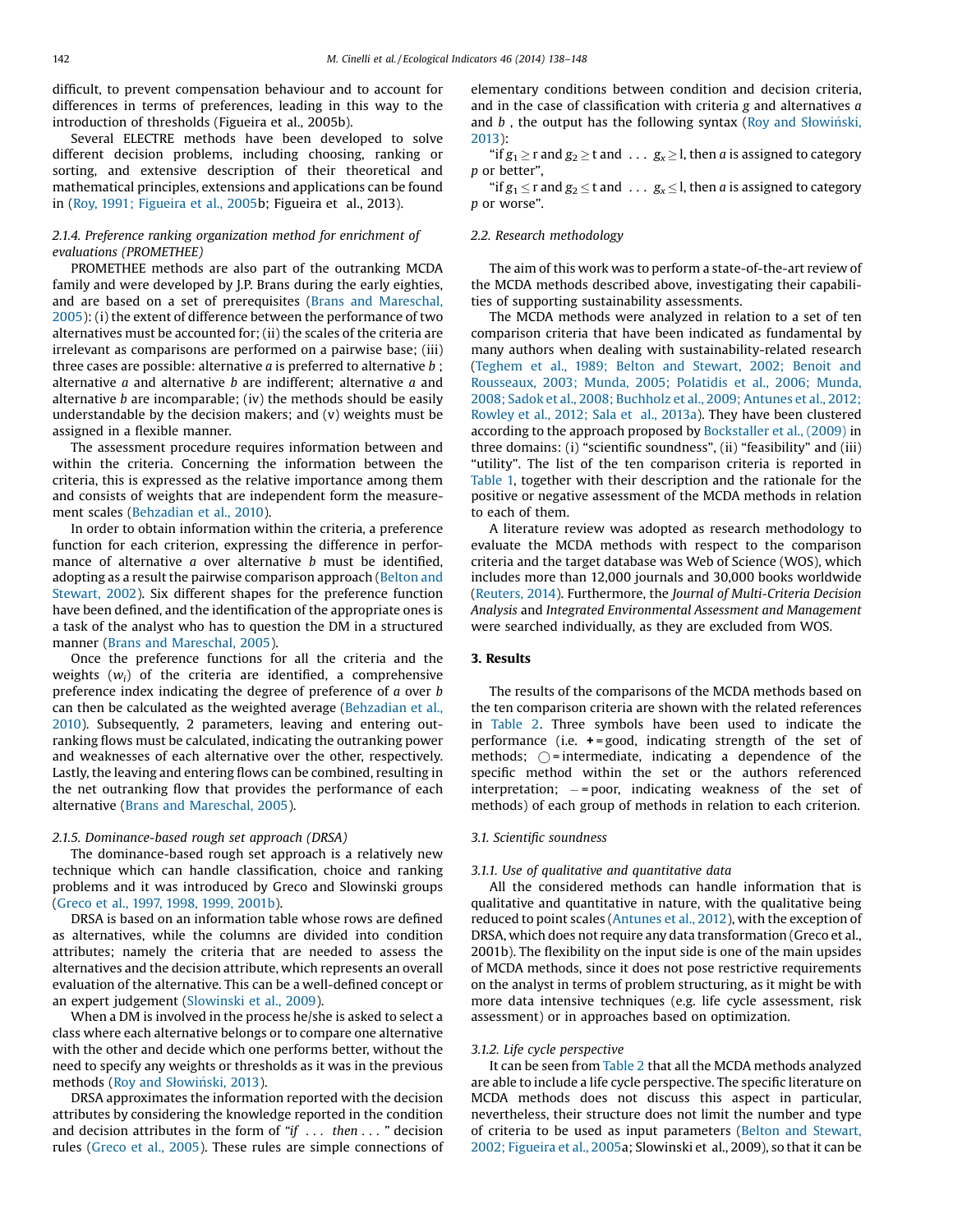# <span id="page-6-0"></span>Table 2

MCDA methods performance with reference to the sustainability-related indicators: += good, strength of the set of methods,  $\bigcirc$  = intermediate, depends on the method within the set or the author's judgment  $-$  = poor, weakness of the set of methods.

| Comparison criteria domain |                                     | Comparison<br>criteria                                                | <b>MAUT</b>                                                                                          | AHP                                                                                                                    | <b>ELECTRE</b>                                                                                                             | <b>PROMETHEE</b>                                                                                                                       | <b>DRSA</b>                                                                                                            |
|----------------------------|-------------------------------------|-----------------------------------------------------------------------|------------------------------------------------------------------------------------------------------|------------------------------------------------------------------------------------------------------------------------|----------------------------------------------------------------------------------------------------------------------------|----------------------------------------------------------------------------------------------------------------------------------------|------------------------------------------------------------------------------------------------------------------------|
| Scientific<br>soundness    | Related to<br>input data            | Use of<br>qualitative and<br>quantitative<br>data                     | + Possible <sup>5,6,11</sup>                                                                         | + Possible <sup>5,6,11</sup>                                                                                           | $+$ Possible <sup>5,7,11</sup>                                                                                             | + Possible <sup>1,5,7</sup>                                                                                                            | + Possible <sup>27,28</sup>                                                                                            |
|                            |                                     | Life cycle<br>perspective                                             | $+$ Possible <sup>4</sup>                                                                            | $+$ Possible <sup>4</sup>                                                                                              | $+$ Possible <sup>4</sup>                                                                                                  | + Possible <sup>4</sup>                                                                                                                | + Possible <sup>25,27,28</sup>                                                                                         |
|                            | Related to<br>calculation<br>method | Weights<br>typology                                                   | $-$ Trade-<br>offs <sup>1,3,4,7,8,9,10,11,12</sup>                                                   | + Importance<br>coefficients <sup>11</sup><br>$-$ Trade-offs <sup>3,4,7,8,12</sup>                                     | + Importance<br>coefficients <sup>3,4,7,8,11,12,13</sup>                                                                   | + Importance<br>coefficients <sup>4,7,12,15,16,17</sup><br>$-$ Trade-offs <sup>8,14</sup>                                              | + Not needed <sup>27,28</sup>                                                                                          |
|                            |                                     | Threshold<br>values                                                   | $-$ Not possible <sup>5,8</sup><br>$+$ Possible <sup>6,18</sup>                                      | $-$ Not possible <sup>5,6</sup>                                                                                        | + Possible <sup>1,5,7,11,12,13,15</sup>                                                                                    | + Possible <sup>1,5,6,7,10,12,15</sup>                                                                                                 | + Possible, obtained<br>from the decision<br>rules <sup>25,26,28</sup>                                                 |
|                            |                                     | Compensation<br>degree                                                | $-$ Full <sup>1,2,3,5,7,8,9,12</sup>                                                                 | $-$ Full <sup>2,3,5,7,8,12</sup>                                                                                       | + Null <sup>1,2,3,5,7,12,13</sup> /<br>$\bigcirc$ Partial <sup>1,2,8</sup>                                                 | $\bigcirc$ Partial <sup>1,5,7,8</sup><br>$-$ Full <sup>2</sup>                                                                         | $+$ Null <sup>26</sup>                                                                                                 |
|                            |                                     | Uncertainty<br>treatment/<br>Sensitivity<br>analysis                  | + Possible <sup>4,5,6,7,10,11</sup>                                                                  | + Possible <sup>9,20,21</sup><br>$\bigcirc$ Partially<br>possible4,5,6                                                 | $+$ Possible <sup>4,5,7,13</sup>                                                                                           | + Possible <sup>4,5,7,10,13,19</sup> /<br>$\bigcap$ Partially possible <sup>6</sup>                                                    | + Possible <sup>28,29,30,31</sup>                                                                                      |
|                            |                                     | Robustness                                                            | + No rank reversal is<br>possible <sup>5,8</sup>                                                     | $\bigcap$ Rank reversal can<br>occur <sup>5,8</sup>                                                                    | $\bigcap$ Rank reversal can<br>occur <sup>5,8</sup>                                                                        | $\bigcap$ Rank reversal can<br>occur <sup>5,8</sup>                                                                                    | $\bigcap$ Possible for the<br>choice and ranking<br>problems <sup>27,28</sup>                                          |
| Feasibility                |                                     | Software<br>support and<br>graphical<br>representation<br>Ease of use | + Software available<br>with some graphical<br>capabilities 5,6,11,19,20<br>$+$ High <sup>6,19</sup> | + Software available<br>with good graphical<br>capabilities<br>5,6,9,11,19,20,21<br>+ NHigh <sup>6,19</sup>            | $\bigcap$ Software available,<br>but with poor<br>graphical<br>capabilities <sup>5,13,20,22</sup><br>$-Low^{1,4,5,7,8,11}$ | + Software available<br>with good graphical<br>capabilities <sup>5,6,15,19,20,23</sup><br>$\bigcirc$ Medium <sup>1,5,6,7,8,19,23</sup> | ◯ Software<br>available, but with<br>poor graphical<br>capabilities <sup>33, 34</sup><br>+ High <sup>25,26,27,28</sup> |
| Utility                    |                                     | Learning<br>dimension                                                 | $-$ Low <sup>7,8</sup><br>$-$ Difficult <sup>5,6</sup>                                               | $\bigcirc$ Medium <sup>5</sup><br>$-$ Low <sup>7</sup><br>$-$ Difficult <sup>5,6</sup> /<br>$+$ Possible <sup>24</sup> | $-Difficult5$                                                                                                              | + Simple with<br>scenario analysis <sup>5,6,23</sup>                                                                                   | $-$ Difficult <sup>31,32</sup>                                                                                         |

<sup>1</sup>: (Benoit and [Rousseaux,](#page-10-0) 2003), <sup>2</sup>: (Teghem et al., 1989), <sup>3</sup>: [\(Munda,](#page-11-0) 2005), <sup>4</sup>: (Belton and [Stewart,](#page-10-0) 2002), <sup>5</sup>: ([Antunes](#page-10-0) et al., 2012), <sup>6</sup>: ([Buchholz](#page-10-0) et al., 2009), <sup>7</sup>: [\(Polatidis](#page-11-0) et al., 2005); <sup>12</sup>: (De Monti [Peeters,](#page-10-0) 1996); <sup>15</sup>: (Brans and [Mareschal,](#page-11-0) 2005); <sup>16</sup>: ([Brans](#page-10-0) et al., 1986); <sup>17</sup>: (Le Teno and Mareschal, 1998); <sup>18</sup>: ([Danielson](#page-10-0) et al., 2007); <sup>19</sup>: (Linkov and [Moberg,](#page-11-0) 2012); <sup>20</sup>: ([Weistroffer](#page-11-0) et al., 2005); <sup>21</sup>: [\(InfoHarvest,](#page-10-0) 2014); <sup>22</sup>: [\(Merad](#page-11-0) et al., 2013); <sup>23</sup>: [\(Geldermann](#page-10-0) and Zhang, 2001); <sup>24</sup>: ([Fernandez,](#page-10-0) 1996); <sup>25</sup>: [\(Slowinski](#page-11-0) et al., 2009); <sup>26</sup>: [\(Roy](#page-11-0) and Słowiński, 2013); <sup>27</sup>: (Greco et al., 2001b); <sup>28</sup>: [\(Slowinski](#page-11-0) et al., 2012); <sup>29</sup>: (Greco et al., 2001a); <sup>30</sup>: (Dembczyński et al., 2009); <sup>31</sup>: (Błaszczyński et al., 2013); <sup>32</sup>: ([Szelag](#page-11-0) et al., [2013](#page-11-0)); 33:(Slowinski and [Blaszczynaki,](#page-11-0) 2014); 34: ([Slowinski](#page-11-0) and Szelag, 2014).

affirmed that all the life stages of a target object can be accounted for.

#### 3.1.3. Weights typology

The main distinction between the weights typology is between coefficients of importance and trade-offs or substitution rates ([Munda](#page-11-0) and Nardo, 2005). MAUT and AHP are based on an additive/multiplicative aggregation model and the weights represent the "gain with respect to one variable allowing to compensate loss with respect to another" [\(Munda,](#page-11-0) 2005), in other words they are the trade-offs than can be accepted among the criteria ([Belton](#page-10-0) and Stewart, 2002; [Polatidis](#page-10-0) et al., 2006; Munda, 2008). This has remarkable implications on the aggregation procedure, as it indicates that the scaling of the criteria and the weights are highly linked and dependent, and consequently if one changes, the other has to change accordingly (Belton and [Stewart,](#page-10-0) 2002; Rowley et al., [2012\)](#page-10-0). It must be noted that in the case of the AHP there are authors that consider the weights as importance coefficients [\(De](#page-10-0) [Montis](#page-10-0) et al., 2000, 2005).

On the other hand, importance coefficients indicate the voting power of the criteria; they are expressed with an ordinal meaning and are representative of non-compensatory methods ([Belton](#page-10-0) and Stewart, 2002; [Figueira](#page-10-0) et al., 2005a; Munda, 2005). They indicate the power of the criterion in contributing to the building of the outranking relation, and they are independent from the measurement scale of the criteria (Figueira et al., 2005b).

This is considered as undisputable in the case of the ELECTRE methods, while it is not the case for the PROMETHEE ones, whose founders affirm that the weights are not trade-offs and must be used as coefficients of importance (Brans et al., [1986;](#page-10-0) Le Teno and Mareschal, 1998; Belton and Stewart, 2002; Brans and [Mareschal,](#page-10-0) 2005; [Rowley](#page-10-0) et al., 2012). On the other hand, some researchers indicate that they are rather trade-offs (De Keyser and [Peeters,](#page-10-0) 1996; [Munda,](#page-10-0) 2008).

This criterion is not applicable to DRSA because the approach works without direct weights elicitation from DMs and it extracts this type of information indirectly from the reducts (i.e. sets of criteria which maintain the quality of the approximations as the whole set of criteria) that derive from the classification, choice or ranking assessment (Greco et al., 2001b; Slowinski et al., 2012).

### 3.1.4. Thresholds values

Thresholds can be used for two main reasons, the first one being that they allow to account for indifference and preference when two alternatives are compared [\(Mendoza](#page-11-0) and Martins, 2006) and the second one being that they affect degree of compensation among the different criteria ([Buchholz](#page-10-0) et al., 2009).

For what concerns the basic MAUT and AHP methodologies described above there is no possibility of using thresholds ([Buchholz](#page-10-0) et al., 2009; Antunes et al., 2012). Nonetheless, methods subsequently developed and based on the MAUT methodology allow the inclusion of thresholds (see for example DecideIT software which accepts indifference and also veto thresholds) ([Danielson](#page-10-0) et al., 2007; Buchholz et al., 2009).

The evaluation is highly different for ELECTRE and PROMETHEE, which handle effectively different thresholds as they constitute the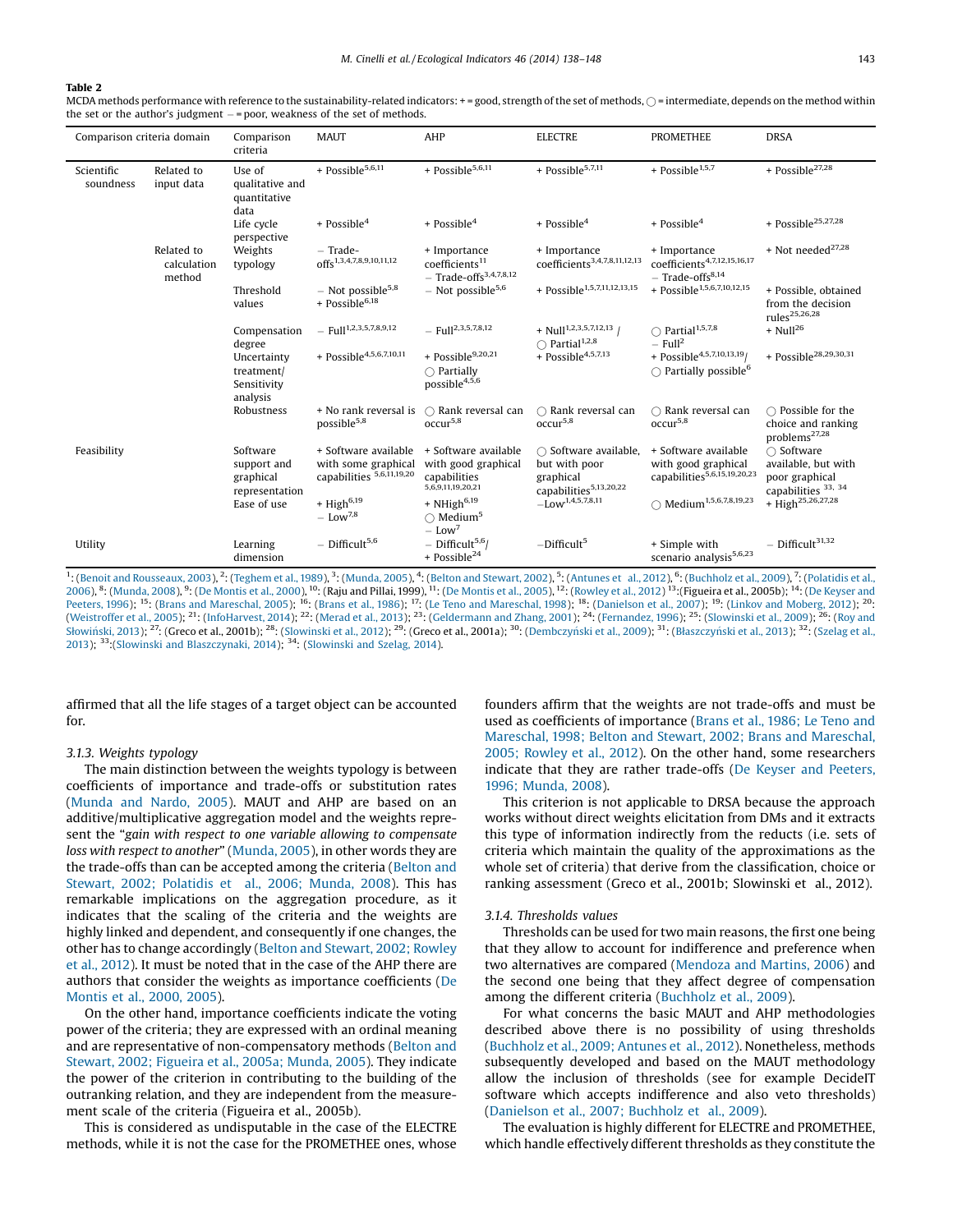basic structure the methods are based on. ELECTRE require three types, namely indifference, preference and veto, while PROM-ETHEE needs only the first two (Benoit and [Rousseaux,](#page-10-0) 2003; Brans and [Mareschal,](#page-10-0) 2005; Figueira et al., 2005b).

DRSA allows identifying thresholds from the decision rules expressed as if and then conditions, so that the if part indicates the threshold values that the criteria must have in order to satisfy a certain assignment, being it a class or a position in a ranking ([Slowinski](#page-11-0) et al., 2009, 2012; Roy and Słowinski, 2013).

#### 3.1.5. Compensation degree

Performance aggregation based MCDA methods (i.e. MAUT and AHP) score badly on this indicator since they assume complete compensation among the criteria and as a consequence they can be used only to enforce a weak sustainability concept [\(Munda,](#page-11-0) 2005; [Rowley](#page-11-0) et al., 2012). This is due to the aggregation of all the criteria in a unique value that implies full compensation among them, in other words bad performance on some criteria can be offset by good performance on others [\(Teghem](#page-11-0) et al., 1989; De Montis et al., 2000; Benoit and [Rousseaux,](#page-11-0) 2003, Munda, 2005; Polatidis et al., 2006; [Munda,](#page-11-0) 2008; Rowley et al., 2012).

On the contrary, preference aggregation based methods (i.e. ELECTRE, PROMETHEE and DRSA) allow the use of a strong concept of sustainability by limiting or abolishing the compensation among sustainability spheres (Teghem et al., 1989; Benoit and [Rousseaux,](#page-11-0) 2003; Munda, 2005, 2008; Roy and Sł[owinski,](#page-11-0) 2013) ([Table](#page-6-0) 2). ELECTRE methods are highly non-compensatory since they consent the introduction of indifference and preference thresholds that limit the compensation and in addition veto thresholds which eliminate alternatives that perform excessively bad in any criteria (Teghem et al., 1989; Belton and Stewart, 2002; [Polatidis](#page-11-0) et al., 2006; [Munda,](#page-11-0) 2008). Higher compensation is reported for PROMETHEE methods, specifically due to the process of obtaining the valued outranking relation dependent on the choice of different preference functions ([Teghem](#page-11-0) et al., 1989; Munda, [2008](#page-11-0)). Nonetheless, the use of thresholds reduces the degree of compensation ([Polatidis](#page-11-0) et al., 2006).

DRSA is also assessed positively as the rules that constitute the outcome of the assessment represent non-compensatory causal relationships deriving from judgements based on the condition criteria (Roy and Sł[owinski,](#page-11-0) 2013).

## 3.1.6. Uncertainty treatment/sensitivity analysis

Uncertainty can be accounted for in the case of (i) the criteria weighting and (ii) the performance assessment of the alternatives (i.e. scoring) [\(Buchholz](#page-10-0) et al., 2009). Furthermore, a basic distinction is between the treatment of uncertainty at the input stage and at the output one by the support of a sensitivity analysis ([Buchholz](#page-10-0) et al., 2009).

MAUT performs well in this case, in fact it was developed to deal explicitly with uncertain information (Belton and [Stewart,](#page-10-0) 2002). As a result, in the input stage it can manage random and probabilistic input criteria values, and in the case of sensitivity analysis it can cover both the uncertainties of weighting and scoring [\(Buchholz](#page-10-0) et al., 2009).

As far as the AHP is concerned, the inconsistency index used is described as an indirect measure of the uncertainty in the criteria weighting step, while at the output stage the sensitivity analysis can only be applied on criteria weights and not on their scoring ([Buchholz](#page-10-0) et al., 2009). Criterium Decision Plus is a software developed to support this methodology and it accepts uncertainties in the form of values distribution, and performs sensitivity analysis on weights (Haerer, 2000; [Weistroffer](#page-10-0) et al., 2005; [InfoHarvest,](#page-10-0) 2014).

ELECTRE and PROMETHEE methods explicitly account for uncertain input criteria scores by the adoption of the pseudo-criterion model that introduces indifference and preference thresholds (Brans and [Mareschal,](#page-10-0) 2005; Figueira et al., 2005b; Polatidis et al., 2006; Rowley et al., 2012).

DRSA is able to handle uncertainty by adopting the concept of stochastic dominance so that probability scores are assigned to the values that the criteria can have (Greco et al., [2001a\)](#page-10-0), or by means of score intervals rather than precise values in the case of imprecise datasets (Dembczyński et al., 2009).

# 3.1.7. Robustness

Rankings are considered as robust when the addition or deletion of an alternative does not affect the classification or ranking of all the others. In the case of MAUT this phenomenon cannot take place as each alternative is evaluated independently, whereas this is an issue in all the other methods analyzed here (Munda, 2008; [Antunes](#page-11-0) et al., 2012) [\(Table](#page-6-0) 2).

Dyer fiercely criticized AHP affirming that it is a flawed procedure which leads to arbitrary rankings, and proposed its re-alignment with MAUT as a solution (Dyer, 1990). On the contrary, Saaty provides a different perspective on the issue, stating that this phenomenon can happen and rather than being a problem, it as a need ([Saaty,](#page-11-0) [1990](#page-11-0)). In this case, alternatives evaluation is dependent on all the others that are considered, sothatthe addition ofnewalternatives or deletion of others determines the restructuring of the decision problem, thus creating a new one ([Saaty,](#page-11-0) 1990).

It has recently been shown that ELECTRE can be affected by rank reversal and this is due to the structure of the decision model which is based on pairwise comparisons and so it is dependent on the overall set of alternatives as is AHP (Wang and [Triantaphyllou,](#page-11-0) [2008](#page-11-0)). This critique has been questioned by main representatives of the ELECTRE community, who stress the fact that it is hard, if not impossible, to derive the definitive ranking in real-world problems. With a variety of options emerging constantly, as well as criteria, the rank reversal is ascribed to the poor quality of the information available which implies that more input data are needed rather than the method being not reliable ([Figueira](#page-10-0) and Roy, 2009). Figueira and Roy further underlined that the reversal in the rankings is related to the change in the input data (e.g. new alternative) which affects the degree of credibility of the valued graphs and consequently the final rankings ([Figueira](#page-10-0) and Roy, [2009](#page-10-0)), indicating the understandable and legitimacy nature of this phenomenon.

PROMETHEE methods are affected by the same phenomenon as they are also based on pair-wise comparisons, so some explanations reported above are applicable to this MCDA family as well, such as the fact that new and different alternatives modify the pairwise comparisons, in this case the outranking flows calculation. Mareschal and colleagues demonstrated that rank reversal can be restricted to a certain set of cases ([Mareschal](#page-11-0) et al., 2008) and recently the issue has been further investigated [\(Roland](#page-11-0) et al., [2012](#page-11-0)).

Robustness results in DRSA are dependent on the relative support of rules, which means the number of alternatives that follow the rule in relation to the whole number of alternatives in the information table ([Slowinski](#page-11-0) et al., 2009). This implies similar considerations to the AHP, ELECTRE and PROMETHEE cases, and although there is lack of literature about the possible rank reversal issue in DRSA, the fact that the approach is based the outranking relation suggests that DRSA could suffer from rank reversal.

# 3.2. Feasibility

#### 3.2.1. Software support and graphical representation

[Table](#page-8-0) 3 contains the list of some of the available software that can be used to implement the MCDA analyzed here. DecideIT and DECERNS support MAUT and they allow to visualize alternatives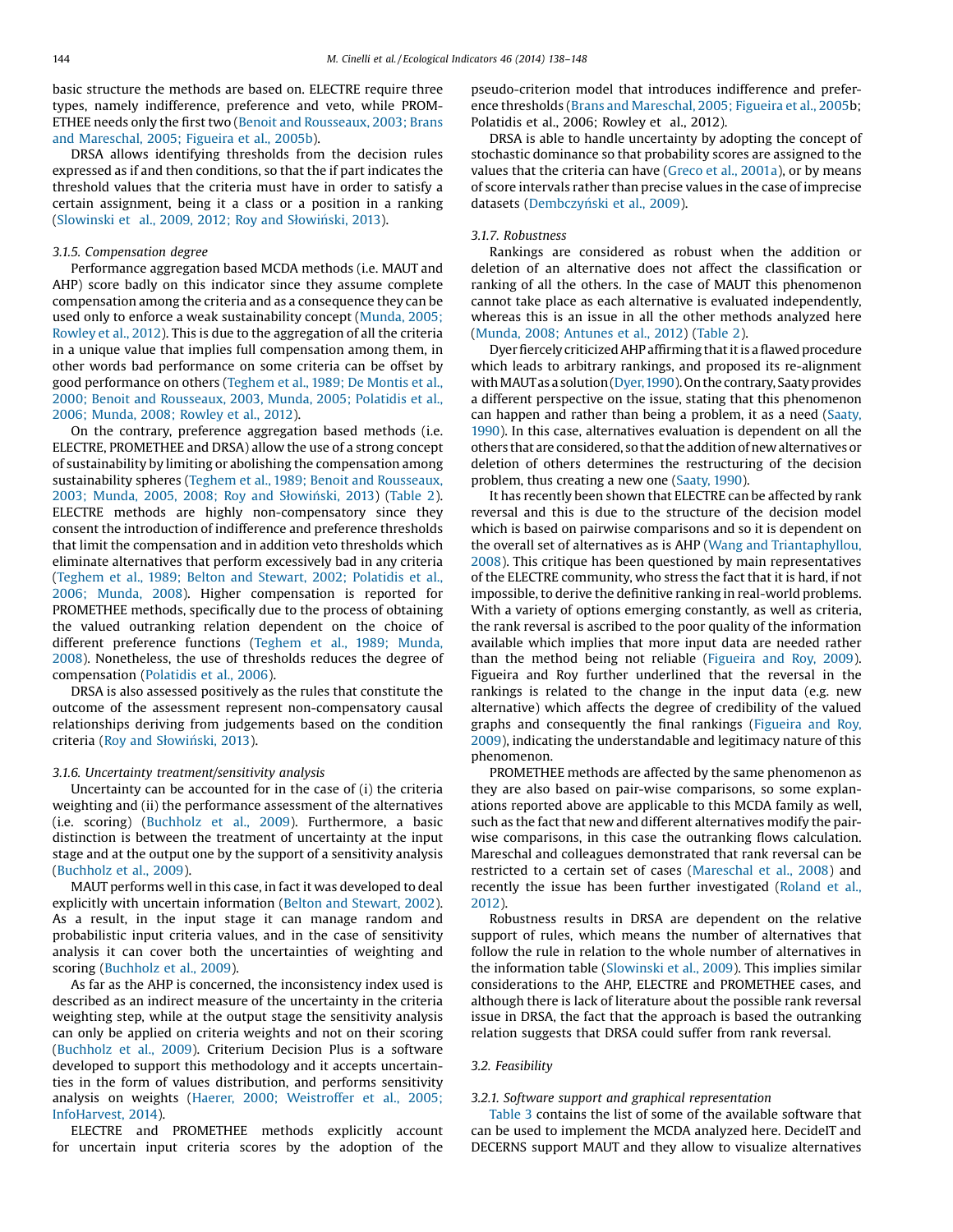<span id="page-8-0"></span>

Available software for the MCDA methods under consideration.

| <b>MAIIT</b> | AHP                                                   | <b>ELECTRE</b>                          | <b>PROMETHEE</b>                           | <b>DRSA</b>                 |
|--------------|-------------------------------------------------------|-----------------------------------------|--------------------------------------------|-----------------------------|
| DecideIT     | Super decisions<br>DECERNS Criterium decision<br>plus | ELECTRE IS<br><b>FLECTRE III-</b><br>IV | Decision lab<br>Visual<br><b>PROMETHEE</b> | <b>IMAF</b><br><b>IRank</b> |
|              | Expert choice                                         | <b>FLECTRE TRI</b>                      | <b>DECERNS</b>                             |                             |
|              | <b>DECERNS</b>                                        |                                         | D-SIGHT                                    |                             |

rankings with diagrams and also sensitivity analysis [\(Buchholz](#page-10-0) et al., 2009; Linkov and [Moberg,](#page-10-0) 2012).

DECERNS implements AHP and provides the same graphical potentials as those for MAUT described above (Linkov and [Moberg,](#page-11-0) [2012](#page-11-0)). Other software package for AHP are super decisions, criterium decision plus and expert choice, which support a good set of results representation, including the partial contribution of each alternative to the total scoring, the evaluation of the effect of different trade-offs, sensitivity and also uncertainty analysis (Haerer, 2000; [InfoHarvest,](#page-10-0) 2014).

ELECTRE methods have different software support on the basis of the type of method adopted. ELECTRE IS, III–IV are freely available ([Weistroffer](#page-11-0) et al., 2005; LAMSADE, 2014) and their graphical representation is low as limited to a diagram representing the ranking or sorting of the considered alternatives ([Hokkanen](#page-10-0) and [Salminen,](#page-10-0) 1997; Augusto et al., 2005; Khalili and Duecker, 2013; [Merad](#page-10-0) et al., 2013).

PROMETHEE methods are the most widely software supported approach in terms of data management and specifically its representation, supporting comparisons of scenarios, visualization of the influence that different weights, criteria, and preference functions can have by means of Decision Lab in the past and nowadays with Visual PROMETHEE and D-Sight ([Geldermann](#page-10-0) and Zhang, 2001; Brans and [Mareschal,](#page-10-0) 2005; De Smet, 2014; [Mareschal,](#page-10-0) 2014).

DRSA is supported by two freely available software developed by the Laboratory of Intelligent Decision Support Systems at the Poznan University of Technology ([Slowinski,](#page-11-0) 2014). JMAF software supports DRSA for classification problems, it is available as a Java application, its interface is user friendly, the results are easily obtained and the manual is accessible for novice users (Błaszczyński et al., 2013), whereas JRank is a command line Java application (making its use quite challenging for not experts in the programming area) which supports DRSA for choice and ranking problems and the graphical representation is limited [\(Szelag](#page-11-0) et al., [2013](#page-11-0)).

## 3.2.2. Ease of use

MAUT application is supported by software (i.e. DecideIT and DECERNS) with simple and intuitive interfaces to structure the assessment and the sensitivity analysis ([Buchholz](#page-10-0) et al., 2009; Linkov and [Moberg,](#page-10-0) 2012). This is the same for the AHP software, whose structure is straightforward and easily understandable ([Fernandez,](#page-10-0) 1996; Buchholz et al., 2009; Linkov and Moberg, 2012; [InfoHarvest,](#page-10-0) 2014).

There are however concerns about the underlying structure of MAUT and AHP as discussed by some researchers (including Keeney, the founder of MAUT), who indicate the high time required by the DMs to assess utility functions or perform pairwise comparisons and the identification of trade-offs between different criteria (e.g. pollution and employment) [\(Keeney](#page-11-0) and Wood, 1977; [Polatidis](#page-11-0) et al., 2006; Munda, 2008; Antunes et al., 2012). The latter issue of trade-offs identification is of paramount importance in the additive models, including MAUT and the AHP, as their value is directly related to the adopted measurement scales as already discussed before demonstrating the highly demanding cognitive

exercise that the DMs have to make when applying these methods (Keeney and Wood, 1977; [Munda,](#page-11-0) 2008).

On the other hand, although there is not this constrain on the weights, ELECTRE methods score low in this case, primarily due to the high number of parameters to be defined (preference, indifference and veto thresholds), the evaluation procedure based on concordance and discordance indexes, the distillation procedure and the results representation based on the Kernel graphs (De Montis et al., 2005; [Polatidis](#page-10-0) et al., 2006; Munda, [2008](#page-10-0)).

Concerning the PROMETHEE approach, this is also affected by the time-intensive thresholds identification, but overall it is regarded as easier to understand and use than ELECTRE ([Polatidis](#page-11-0) et al., 2006; [Munda,](#page-11-0) 2008). Furthermore, the software is easy to use, with a very user-friendly interface [\(Geldermann](#page-10-0) and Zhang, 2001; [Buchholz](#page-10-0) et al., 2009).

DRSA scores very well in this case as it is characterized by a variety of appropriate features for structuring the decision problem, exploiting it and interpreting the results (Greco et al., 2001b; Slowinski et al., 2009, 2012; Roy and Słowinski, 2013):

- It does not require direct elicitation of cognitive demanding information (weights, thresholds) from the DMs, as it is for other MCDA approaches.
- The decision model is composed of decision rules expressed in the form of "if . . . , then." conditions, which are transparent and easily understandable by the DMs. The rules are related to specific decision alternatives, which allow tracing and improving the decision process.

Once the decision model is accepted it can be used to support future decisions and easily updated on the basis of new alternatives evaluation.

# 3.3. Utility

# 3.3.1. Learning dimension

DecideIT, DECERNS, super decisions, criterium decision plus, ELECTRE and DRSA software do not permit simultaneous comparisons of the evaluations based on different inputs and, as a result, it is required to re-run the software and obtain independent results ([Buchholz](#page-10-0) et al., 2009; Antunes et al., 2012; Linkov and Moberg, 2012; Błaszczyński et al., 2013; Szelag et al., 2013; [InfoHarvest,](#page-10-0) 2014).

Expert choice allows comparisons of scenarios with different input so that dynamic reevaluation is supported [\(Fernandez,1996](#page-10-0)).

Decision Lab Visual PROMETHEE and D-Sight offer the widest potentials with the "multi-scenarios analysis" that permits visualization of the various scenarios as 'would-be' alternatives, so that action profiles, walking weights, and multi-representation in the GAIA plane are allowed ([Geldermann](#page-10-0) and Zhang, 2001; De Smet, 2014; [Mareschal,](#page-10-0) 2014).

# 4. Discussion

The analysis of the MCDA methods was based on a broad review of literature and not an expert judgement resulting from the studying of the method as some comparative work on indicatorbased method did (van der Werf and [Petit,](#page-11-0) 2002) or on a implementation of the method [\(Bockstaller](#page-10-0) et al., 2009).

The review has shown that there is not a clear agreement among different authors concerning some comparison criteria ([Table](#page-6-0) 2). Nonetheless, several considerations can be derived starting from the positive fact that all the methods can conceptually include all the life stages of a target object, being it a product, service or policy.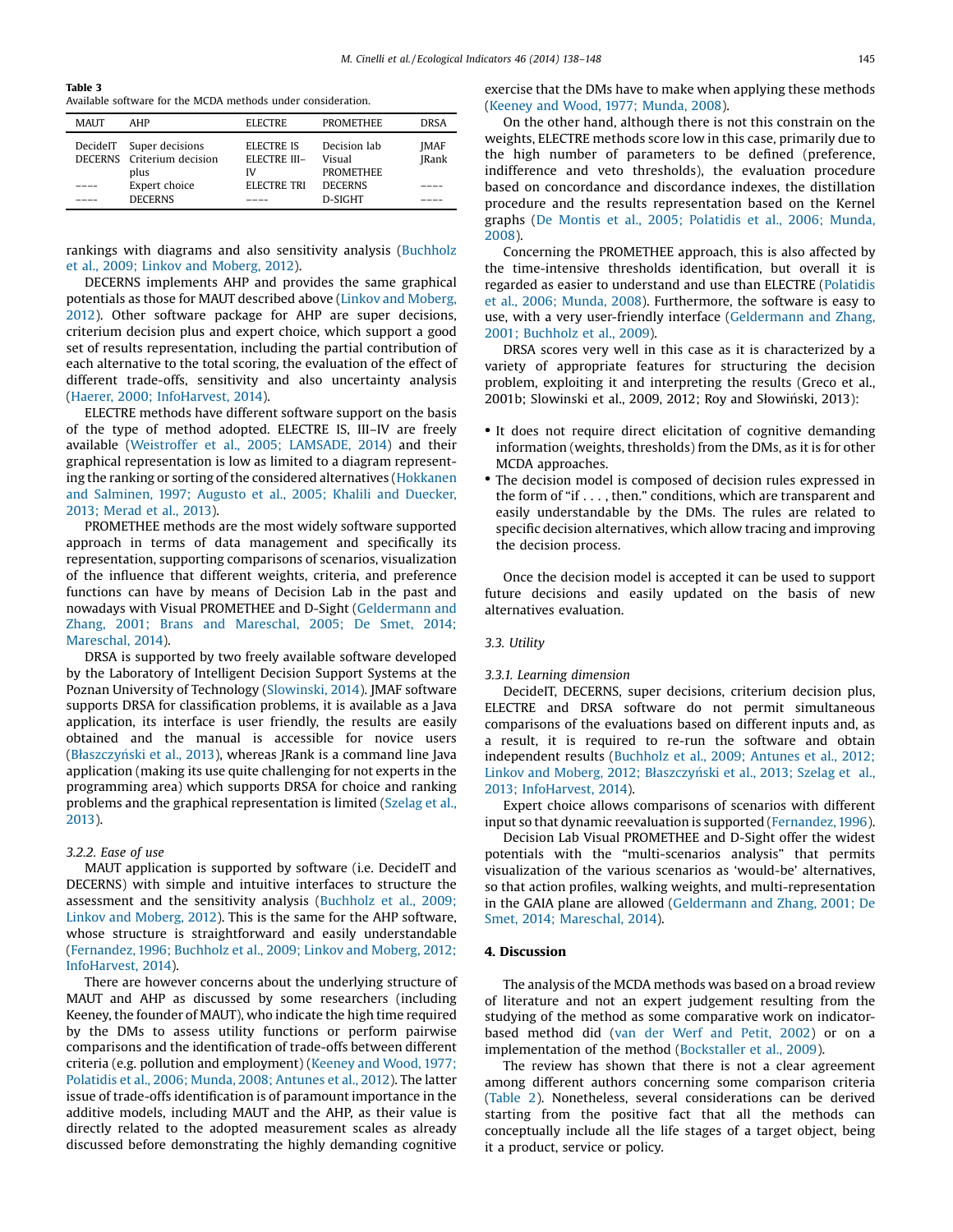The use of qualitative and quantitative information in sustainability assessments is fundamental as a wide variety of data typology has to be accounted for, and it was seen that all the methods result to be able to deal with this requirement. However, there are authors who question the explicit inclusion of qualitative or mixed information for the utility and outranking based methods, due to the need of manipulating the information at the input stage ([Sadok](#page-11-0) et al., 2008).

MAUT and AHP can only use a weak sustainability perspective with criteria trade-offs as the norm, whereas ELECTRE, PROM-ETHEE and DRSA enforce a strong one, by limiting or abolishing the compensation among/within sustainability spheres. It must be noted that it is difficult and time consuming to obtain trade-offs from DMs, as they may feel uncomfortable about expressing their compensation acceptances among the criteria, they might not have enough time to dedicate to the lengthy elicitation procedure, or they might simply not have this type of information in mind, suggesting that importance coefficients might be preferred and consequently outranking methods or DRSA (which does not use any weights).

What is more, there has been a misuse of weights in many studies, by eliciting them as importance coefficients when they should have been treated and derived as trade-offs [\(Belton](#page-10-0) and [Stewart,](#page-10-0) 2002; Munda 2005; Munda and Nardo, 2005). This is due to the fact that DMs are usually comfortable to express the relative importance of criteria via a semantic scale that indicates ratios among them, but this implies that the information derived represent the importance that they assign to the criteria rather than the trade-offs to be adopted among them (Belton and [Stewart,](#page-10-0) [2002](#page-10-0)). As a result, if weights want to be used as importance coefficients, it is required to use non-compensatory approaches ([Munda](#page-11-0) and Nardo, 2005). DRSA overcomes this weights elicitation process, reducing consistently the cognitive load for the DMs. Furthermore it extracts the most important criteria indirectly, from the information table, in the form of the reducts.

The use of thresholds has been shown to be an important and useful feature of the MCDA methods since imprecise information can be used and the level of compensation among the criteria can be limited or eliminated. ELECTRE and PROMETHEE perform very well on this as they are inherently based on these features. On the other hand, AHP is not adapted to work with them as the basic MAUT, which affects them negatively in their performance evaluation. However, the identification of exact values for the thresholds has been indicated as a difficult procedure, specifically due to the fact that the DMs could not have these values in their mind [\(Polatidis](#page-11-0) et al., 2006). In this regard, DRSA performs better because it supports the identification of thresholds without the need of asking directly the DMs, as it deduces this information from the decisions that were made.

MAUT, ELECTRE, PROMETHEE can consider imprecise data input with probabilistic approach (MAUT) or indifference and preference thresholds (ELECTRE and PROMETHEE), whereas AHP is constrained to sensitivity analysis on weights. DRSA handles uncertain information in a variety of manners, from assigning scores with a certain probability, to defining interval scores, up to handling datasets with missing data.

Software support is provided for all the MCDA methods discussed, although the features of each of them are different and affect the potentials of data communication, analysis and reevaluation. ELECTRE, MAUT and DRSA score worst in this case as no software considered here allows dynamic comparisons of former and successive assessments. AHP, one of the most widely used MCDA methods, is supported by a high number of software with different data management and representation capabilities. More consistency can be found for the PROMETHEE family, whose currently official software, Visual PROMETHEE, provides an extensive set of tools and interactive interface to aid the process of data management. The possibility of dynamic reevaluation can only be achieved by AHP and PROMETHEE, leaving the other methods with a big disadvantage.

Concerning the robustness of the assessments, as the evaluation of each alternative is performed per-se no rank reversal can take place in MAUT. On the other hand, a lot has been published on rank reversal specifically for AHP and some authors see it as a major problem, whereas others consider it as acceptable and legitimate. What characterizes AHP, ELECTRE and PROMETHEE and DRSA is the fact that they are all based on the whole set of considered alternatives. As a consequence, there is no "right" or pre-defined classification or ranking to be identified, but the decision process is rather based on the situation at stake. When the alternatives to be evaluated are changed, this affects the relative scoring in the AHP, the credibility degree in ELECTRE, the outranking flows in PROMETHEE and the dominance relations in DRSA, thus resulting in a new decision situation that cannot be considered as the same as the previous one.

The easiness of use is a fundamental aspect in the MCDA process, specifically when the DMs are not experts in the field. For what concerns MAUT and AHP, a discrepancy has been identified in the literature between the lengthy and cognitive demanding activities that the MAUT and AHP procedures require, in contrast with the easy-to-use and straightforward software have been developed to support them. ELECTRE scores low, since they are the most sophisticated class of methods and require several parameters to be identified, some of which do not have a clear and practical meaning, and the exploitation procedures is perceived as somehow obscure by many authors. The limited graphical potentials aggravate the evaluation even more. PROMETHEE shows a good balance between theory and implementation, whose structure is based on the outranking approach but is easier than ELECTRE and the software is simple to understand, but also very powerful in terms of results representations, adding a lot to the decision making process and re-evaluation. The method that scores the best is DRSA which has outstanding features compared to the other methods so that it has been named a "glass box" due to its transparency and intelligibility [\(Greco](#page-10-0) et al., 2005). In fact it does not require as mental demanding efforts from the DMs as it is for the other methods and the output is composed of easily understandable and traceable decision rules expressed in the form of "if . . . , then." conditions.

# Conclusions

Multi criteria decision analysis (MCDA) is a set of methods that can be used to support the process of decision making by taking into consideration multiple criteria in a flexible manner, by means of a structured and intelligible framework.

MCDA has been put forward as an excellent candidate to perform sustainability assessment, and a variety of applications have emerged. Nonetheless, in the majority of the available assessments, the selection of MCDA method is dependent on the familiarity and affinity with the approach rather than on the decision making situation under consideration.

This review reported and discussed the results of a comparative analysis of five MCDA methods (MAUT, AHP, PROMETHEE, ELECTRE and DRSA) with specific reference to ten criteria crucial for tools aimed at sustainability-related evaluations. The analysis has shown that all the methods can manage mixed data and support a of life cycle perspective.

ELECTRE, PROMETHEE and DRSA score better than MAUT and AHP in terms of enforcement of a strong sustainability approach together with thresholds management. ELECTRE, PROMETHEE and DRSA limit heavily or abolish the compensation degree among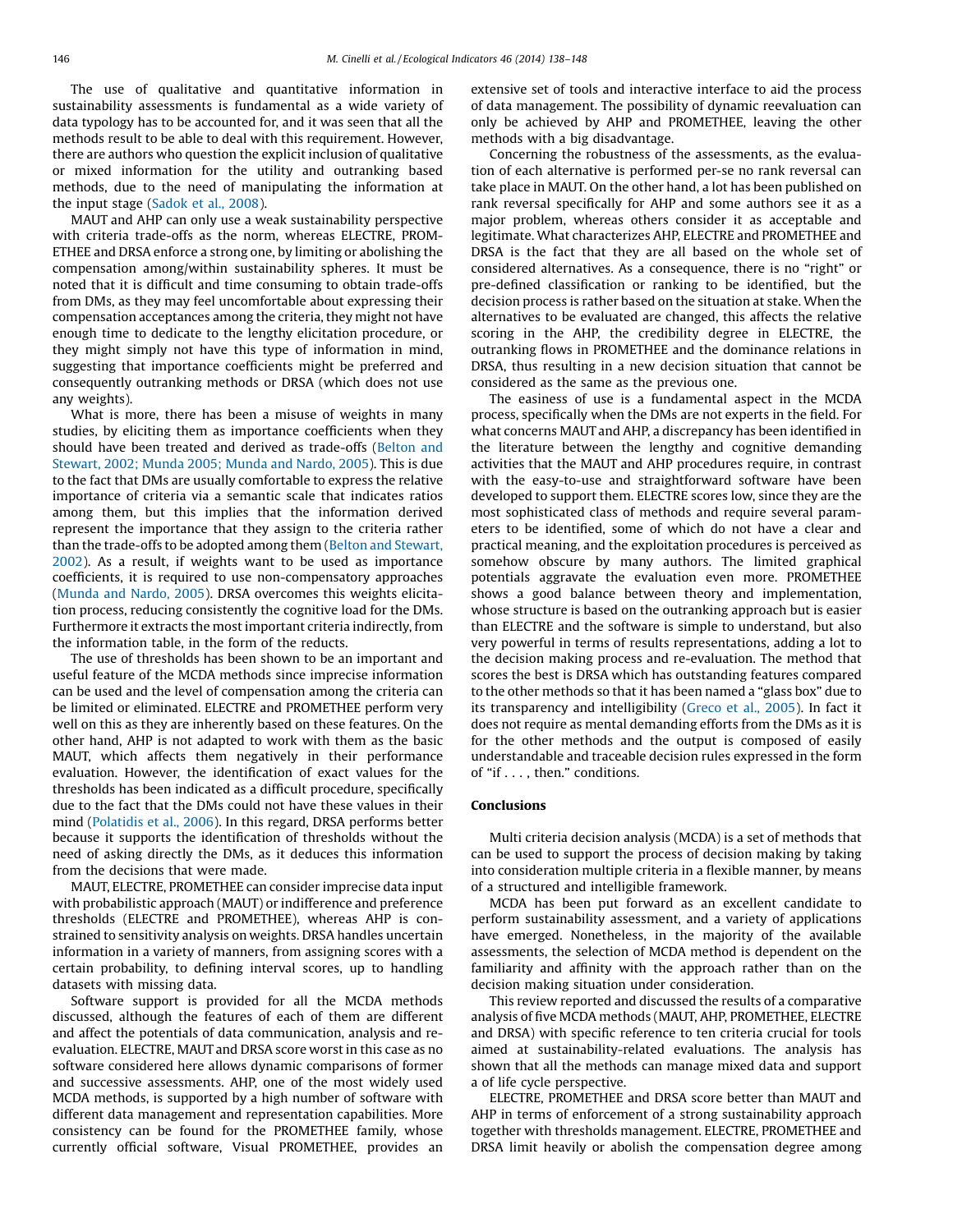<span id="page-10-0"></span>sustainability criteria and spheres. A remarkable note is that weights must be used as importance coefficients and not as tradeoffs when strong sustainability is chosen as the driving paradigm.

Sustainability assessments are multi criteria based evaluations, which necessitate the inclusion of a wide variety of data typology with various certainty degrees. MAUT, ELECTRE, PROMETHEE and DRSA can handle uncertain information very well by means of probability distributions and thresholds. Furthermore, sensitivity analysis can be conducted by all the approaches to consider the variability of the results depending on the input values, a needed characteristic in the highly uncertain field of sustainability.

AHP, PROMETHEE, ELECTRE and DRSA can suffer from rank reversal, which has caused several debates about the interpretation and management of this phenomenon. On the whole, this is an issue to be handled with care in the evolving area of sustainability where new information and alternatives become continuously available and need to be included in the assessments. This aspect is linked with the desirable feature of supporting alternatives comparisons between assessments at different stages of information (dynamic reevaluation), which is currently widely supported by all PROMETHEE software and only by one for the AHP (expert choice), leaving the other software and approaches with a big disadvantage.

Overall, the review highlighted the wide potentials of MCDA in supporting an emerging and heterogeneous area as sustainability assessment. The selection of a certain MCDA method has to be based on an appropriate knowledge of the basics of the approach and the evaluation to be performed as well. This implies the recognition that some aspects can be covered only by certain methods and not by others, so that the adoption of the approach is tailored to the decision making situation at stake and not viceversa.

## References

- Akadiri, P.O., Olomolaiye, P.O., 2012. [Development](http://refhub.elsevier.com/S1470-160X(14)00264-7/sbref0005) of sustainable assessment criteria for building materials [selection.](http://refhub.elsevier.com/S1470-160X(14)00264-7/sbref0005) Eng. Constr. Archit. Manag. 19, 666–687.
- Antunes, P., R. Santos, N. Videira, F. Colaco, R. Szanto, E. R. Dobos, S. JKovacs, and A. Vari. 2012. Approaches to integration in sustainability assessment of technologies. PROSUITE Project. http://prosuite.org/c/document\_library/get\_ file?uuid=c378cd69-f785-40f2-b23e-ae676b939212&groupId=12772, (accessed on February 4, 2014).
- Augusto, M., Figueira, J., Lisboa, J., Yasin, M., 2005. An application of a [multi-criteria](http://refhub.elsevier.com/S1470-160X(14)00264-7/sbref0015) approach to assessing the [performance](http://refhub.elsevier.com/S1470-160X(14)00264-7/sbref0015) of Portugal's economic sectors: [methodology,](http://refhub.elsevier.com/S1470-160X(14)00264-7/sbref0015) analysis and implications. Eur. Bus. Rev. 17, 113–132.
- Behzadian, M., Kazemzadeh, R.B., Albadvi, A., Aghdasi, M., 2010. [PROMETHEE:](http://refhub.elsevier.com/S1470-160X(14)00264-7/sbref0020) a [comprehensive](http://refhub.elsevier.com/S1470-160X(14)00264-7/sbref0020) literature review on methodologies and applications. Eur. J. [Oper.](http://refhub.elsevier.com/S1470-160X(14)00264-7/sbref0020) Res. 200, 198–215.
- Belton, V., Stewart, T.J., 2002. Multiple Criteria Decision Analysis: an [Integrated](http://refhub.elsevier.com/S1470-160X(14)00264-7/sbref0025) [Approach.](http://refhub.elsevier.com/S1470-160X(14)00264-7/sbref0025) Kluwer Academic Publisher.
- Benoit, V., Rousseaux, P., 2003. Aid for [aggregating](http://refhub.elsevier.com/S1470-160X(14)00264-7/sbref0030) the impacts in life cycle [assessment.](http://refhub.elsevier.com/S1470-160X(14)00264-7/sbref0030) Int. J. Life Cycle Assess. 8, 74–82.
- Błaszczyński, J., Greco, S., Matarazzo, B., Słowiński, R., Szelag, M., 2013. jMAF -[Dominance-based](http://refhub.elsevier.com/S1470-160X(14)00264-7/sbref0035) rough set data analysis framework. In: Skowron, A., Skowron, A., Suraj, Z., Suraj, Z. (Eds.), Rough Sets and [Intelligent](http://refhub.elsevier.com/S1470-160X(14)00264-7/sbref0035) Systems – Professor Zdzisław Pawlak in [Memoriam.](http://refhub.elsevier.com/S1470-160X(14)00264-7/sbref0035) Springer, Berlin, Heidelberg, pp. 185–209.
- Bockstaller, C., Guichard, L., Makowski, D., Aveline, A., Girardin, P., [Plantureux,](http://refhub.elsevier.com/S1470-160X(14)00264-7/sbref0040) S., 2008. [Agri-environmental](http://refhub.elsevier.com/S1470-160X(14)00264-7/sbref0040) indicators to assess cropping and farming systems. A review. Agron. [Sustain.](http://refhub.elsevier.com/S1470-160X(14)00264-7/sbref0040) Dev. 28, 139–149.
- [Bockstaller,](http://refhub.elsevier.com/S1470-160X(14)00264-7/sbref0045) C., Guichard, L., Keichinger, O., Girardin, P., Galan, M.-B., Gaillard, G., 2009. Comparison of methods to assess the [sustainability](http://refhub.elsevier.com/S1470-160X(14)00264-7/sbref0045) of agricultural [systems.](http://refhub.elsevier.com/S1470-160X(14)00264-7/sbref0045) A review. Agron. Sustain. Dev. 29, 223–235.
- Bond, A., [Morrison-Saunders,](http://refhub.elsevier.com/S1470-160X(14)00264-7/sbref0050) A., Pope, J., 2012. Sustainability assessment: the state of the art. Impact Assess. Proj. [Appraisal](http://refhub.elsevier.com/S1470-160X(14)00264-7/sbref0050) 30, 53–62.
- Brans, J.P., Mareschal, B., 2005. [PROMETHEE](http://refhub.elsevier.com/S1470-160X(14)00264-7/sbref0055) methods. In: Figueira, J., Figueira, J., Greco, S., Greco, S., Ehrgott, M., Ehrgott, M. (Eds.), Multi Criteria [Decision](http://refhub.elsevier.com/S1470-160X(14)00264-7/sbref0055) [Analysis:](http://refhub.elsevier.com/S1470-160X(14)00264-7/sbref0055) State of the Art Surveys. Springer, New York.
- Brans, J.P., Vincke, P., [Mareschal,](http://refhub.elsevier.com/S1470-160X(14)00264-7/sbref0060) B., 1986. How to select and how to rank projects. The [PROMETHEE](http://refhub.elsevier.com/S1470-160X(14)00264-7/sbref0060) method. Eur. J. Oper. Res. 24, 228–238.
- Buchholz, T., [Rametsteiner,](http://refhub.elsevier.com/S1470-160X(14)00264-7/sbref0065) E., Volk, T.A., Luzadis, V.A., 2009. Multi criteria analysis for bioenergy systems [assessments.](http://refhub.elsevier.com/S1470-160X(14)00264-7/sbref0065) Energy Policy 37, 484–495.
- Cinelli, M., Coles, R.S., Kirwan, K., 2013a. Use of Multi Criteria [Decision](http://refhub.elsevier.com/S1470-160X(14)00264-7/sbref0070) Analysis to Support Life Cycle [Sustainability](http://refhub.elsevier.com/S1470-160X(14)00264-7/sbref0070) Assessment: An Analysis of the Appropriateness of the Available Methods. The 6th [International](http://refhub.elsevier.com/S1470-160X(14)00264-7/sbref0070) Conference on Life Cycle [Management,](http://refhub.elsevier.com/S1470-160X(14)00264-7/sbref0070) 25-28 August, 2013, Gothenburg, Sweden. , pp. 677–680.
- Cinelli, M., Coles, S.R., [Jørgensen,](http://refhub.elsevier.com/S1470-160X(14)00264-7/sbref0075) A., Zamagni, A., Fernando, C., Kirwan, K., 2013b. Workshop on life cycle [sustainability](http://refhub.elsevier.com/S1470-160X(14)00264-7/sbref0075) assessment: the state of the art and research needs – November 26, [Copenhagen,](http://refhub.elsevier.com/S1470-160X(14)00264-7/sbref0075) Denmark. Int. J. Life Cycle Assess. 18, [1421](http://refhub.elsevier.com/S1470-160X(14)00264-7/sbref0075)–1424.
- [Convertino,](http://refhub.elsevier.com/S1470-160X(14)00264-7/sbref0080) M., Baker, K.M., Vogel, J.T., Lu, C., Suedel, B., Linkov, I., 2013. Multicriteria decision analysis to select metrics for design and [monitoring](http://refhub.elsevier.com/S1470-160X(14)00264-7/sbref0080) of sustainable ecosystem [restorations.](http://refhub.elsevier.com/S1470-160X(14)00264-7/sbref0080) Ecol. Indic. 26, 76–86.
- [Danielson,](http://refhub.elsevier.com/S1470-160X(14)00264-7/sbref0085) M., Ekenberg, L., Idefeldt, J., Larsson, A., 2007. Using a software tool for public decision analysis: the case of Nacka [municipality.](http://refhub.elsevier.com/S1470-160X(14)00264-7/sbref0085) Decis. Anal. 4, 76–[90.](http://refhub.elsevier.com/S1470-160X(14)00264-7/sbref0085)
- De Keyser, W., Peeters, P., 1996. A note on the use of PROMETHEE [multicriteria](http://refhub.elsevier.com/S1470-160X(14)00264-7/sbref0090) [methods.](http://refhub.elsevier.com/S1470-160X(14)00264-7/sbref0090) Eur. J. Oper. Res. 89, 457–461.
- De Montis, A., De Toro, P., [Droste-Franke,](http://refhub.elsevier.com/S1470-160X(14)00264-7/sbref0095) B., Omann, I., Stagl, S., 2000. Criteria for quality [assessment](http://refhub.elsevier.com/S1470-160X(14)00264-7/sbref0095) of MCDA methods. 3rd Biennial Conference of the European Society for Ecological [Economics,](http://refhub.elsevier.com/S1470-160X(14)00264-7/sbref0095) Vienna.
- De Montis, A., De Toro, P., [Droste-Franke,](http://refhub.elsevier.com/S1470-160X(14)00264-7/sbref0100) B., Omann, I., Stagl, S., 2005. Assessing the quality of different MCDA [methods.](http://refhub.elsevier.com/S1470-160X(14)00264-7/sbref0100) In: Getzner, M., Getzner, M., Spash, C., Spash, C., Stagl, S., Stagl, S. (Eds.), Alternatives for [Environmental](http://refhub.elsevier.com/S1470-160X(14)00264-7/sbref0100) Valuation. [Routledge,](http://refhub.elsevier.com/S1470-160X(14)00264-7/sbref0100) Abingdon, pp. 99–133.
- De Ridder, W., [Turnpenny,](http://refhub.elsevier.com/S1470-160X(14)00264-7/sbref0105) J., Nilsson, M., Von Raggamby, A., 2007. A framework for tool selection and use in integrated assessment for sustainable [development.](http://refhub.elsevier.com/S1470-160X(14)00264-7/sbref0105) J. Environ. Assess. Policy [Manage.](http://refhub.elsevier.com/S1470-160X(14)00264-7/sbref0105) 9, 423–441.
- De Smet, Y. 2014. D-SIGHT. http://www.d-sight.com/, (accessed on February 6, 2014).
- Dembczyński, K., Greco, S., Słowiński, R., 2009. Rough set approach to multiple criteria classification with imprecise evaluations and [assignments.](http://refhub.elsevier.com/S1470-160X(14)00264-7/sbref0115) Eur. J. Oper. Res. [198,](http://refhub.elsevier.com/S1470-160X(14)00264-7/sbref0115) 626–636.
- Dyer, J.S., 1990. Remarks on the Analytic [Hierarchy](http://refhub.elsevier.com/S1470-160X(14)00264-7/sbref0120) Process. Manage. Sci. 36, 249– [258.](http://refhub.elsevier.com/S1470-160X(14)00264-7/sbref0120)
- Dyer, J.S., 2005. MAUT [Multiattribute](http://refhub.elsevier.com/S1470-160X(14)00264-7/sbref0125) Utility Theory. Springer New York. Multiple Criteria Decision [Analysis:](http://refhub.elsevier.com/S1470-160X(14)00264-7/sbref0125) State of the Art Surveys. Springer, New York, pp. 265– [292.](http://refhub.elsevier.com/S1470-160X(14)00264-7/sbref0125)
- EPA, U.S., 2006. Life Cycle [Assessment:](http://refhub.elsevier.com/S1470-160X(14)00264-7/sbref0130) Principles and Practice. National Risk [Management](http://refhub.elsevier.com/S1470-160X(14)00264-7/sbref0130) Research Laboratory, Cincinnati, OH, USA.
- [Fernandez,](http://refhub.elsevier.com/S1470-160X(14)00264-7/sbref0135) A., 1996. Software review: expert choice. OM/MS Today 23, 80–83. [Fiigueira,](http://refhub.elsevier.com/S1470-160X(14)00264-7/sbref0140) J., Greco, S., Ehrgott, M., 2005a. Multi Criteria Decision Analysis: State of
- the Art Surveys. [Springer,](http://refhub.elsevier.com/S1470-160X(14)00264-7/sbref0140) New York. Fiigueira, J., [Mousseau,](http://refhub.elsevier.com/S1470-160X(14)00264-7/sbref0145) V., Roy, B., 2005b. ELECTRE methods. In: Fiigueira, J., [Fiigueira,](http://refhub.elsevier.com/S1470-160X(14)00264-7/sbref0145) J., Greco, S., Greco, S., Ehrgott, M., Ehrgott, M. (Eds.), Multi Criteria
- Decision [Analysis:](http://refhub.elsevier.com/S1470-160X(14)00264-7/sbref0145) State of the Art Surveys. Springer, New York, pp. 133–162. Fiigueira, J., Roy, B., 2009. A note on the paper, "Ranking [irregularities](http://refhub.elsevier.com/S1470-160X(14)00264-7/sbref0150) when evaluating [alternatives](http://refhub.elsevier.com/S1470-160X(14)00264-7/sbref0150) by using some ELECTRE methods", by Wang and [Triantaphyllou,](http://refhub.elsevier.com/S1470-160X(14)00264-7/sbref0150) Omega. (2008). Omega 37, 731–733.
- Fiigueira, J.R., Greco, S., Roy, B., Słowinski, R., 2013. An [overview](http://refhub.elsevier.com/S1470-160X(14)00264-7/sbref0155) of ELECTRE methods and their recent extensions. J. [Multi-Criteria](http://refhub.elsevier.com/S1470-160X(14)00264-7/sbref0155) Decis. Anal. 20, 61–85.
- Gasparatos, A., El-Haram, M., Horner, M., 2008. A critical review of [reductionist](http://refhub.elsevier.com/S1470-160X(14)00264-7/sbref0160) approaches for assessing the progress towards [sustainability.](http://refhub.elsevier.com/S1470-160X(14)00264-7/sbref0160) Environ. Impact [Assess.](http://refhub.elsevier.com/S1470-160X(14)00264-7/sbref0160) Rev 28, 286–311.
- Gasparatos, A., Scolobig, A., 2012. Choosing the most appropriate [sustainability](http://refhub.elsevier.com/S1470-160X(14)00264-7/sbref0165) [assessment](http://refhub.elsevier.com/S1470-160X(14)00264-7/sbref0165) tool. Ecol. Econ. 80, 1–7.
- [Geldermann,](http://refhub.elsevier.com/S1470-160X(14)00264-7/sbref0170) J., Zhang, K., 2001. Software review: "Decision Lab 2000". J. Multi-[Criteria](http://refhub.elsevier.com/S1470-160X(14)00264-7/sbref0170) Decis. Anal. 10, 317–323.
- Gibson, R.B., 2006. [Sustainability](http://refhub.elsevier.com/S1470-160X(14)00264-7/sbref0175) assessment: basic components of a practical [approach.](http://refhub.elsevier.com/S1470-160X(14)00264-7/sbref0175) Impact Assess. Project Appraisal 24, 170–182.
- Greco, S., Matarazzo, B., Slowinski, R., 1997. Rough [approximation](http://refhub.elsevier.com/S1470-160X(14)00264-7/sbref0180) of a preferential [information.](http://refhub.elsevier.com/S1470-160X(14)00264-7/sbref0180) Poznan University Technol. .
- Greco, S., [Matarazzo,](http://refhub.elsevier.com/S1470-160X(14)00264-7/sbref0185) B., Slowinski, R.,1998. A new rough set approach to evaluation of bankruptcy risk. In: Zopounidis, C., Zopounidis, C. (Eds.), [Operational](http://refhub.elsevier.com/S1470-160X(14)00264-7/sbref0185) Tools in the [Management](http://refhub.elsevier.com/S1470-160X(14)00264-7/sbref0185) of Financial Risks. Springer, US, pp. 121–136.
- Greco, S., [Matarazzo,](http://refhub.elsevier.com/S1470-160X(14)00264-7/sbref0190) B., Slowinski, R., 1999. The use of rough sets and fuzzy sets in MCDM. In: Gal Stewart, T.T., Gal [Stewart,](http://refhub.elsevier.com/S1470-160X(14)00264-7/sbref0190) T.T., Hanne, T., Hanne, T. (Eds.), [Multicriteria](http://refhub.elsevier.com/S1470-160X(14)00264-7/sbref0190) Decision Making. Springer, US, pp. 397–455.
- Greco, S., [Matarazzo,](http://refhub.elsevier.com/S1470-160X(14)00264-7/sbref0195) B., Slowinski, R., 2001a. Rough set approach to decisions under risk.. In: Ziarko, W., Ziarko, W., Yao, Y., Yao, Y. (Eds.), Rough Sets and [Current](http://refhub.elsevier.com/S1470-160X(14)00264-7/sbref0195) Trends in [Computing.](http://refhub.elsevier.com/S1470-160X(14)00264-7/sbref0195) Springer, Heidelberg, Berlin, pp. 160–169.
- Greco, S., Matarazzo, B., Slowinski, R., 2001b. Rough sets theory for [multicriteria](http://refhub.elsevier.com/S1470-160X(14)00264-7/sbref0200) decision [analysis.](http://refhub.elsevier.com/S1470-160X(14)00264-7/sbref0200) Eur. J. Oper. Res. 129, 1–47.
- Greco, S., [Matarazzo,](http://refhub.elsevier.com/S1470-160X(14)00264-7/sbref0205) B., Slowinski, R., 2005. Decision rule approach. In: Fiigueira, J., [Fiigueira,](http://refhub.elsevier.com/S1470-160X(14)00264-7/sbref0205) J., Greco, S., Greco, S., Ehrgott, M., Ehrgott, M. (Eds.), Multi Criteria Decision [Analysis:](http://refhub.elsevier.com/S1470-160X(14)00264-7/sbref0205) State of the Art Surveys. Springer, New York, pp. 507–555.
- Greco, S., Matarazzo, B., Słowinski, R., 2004. Axiomatic [characterization](http://refhub.elsevier.com/S1470-160X(14)00264-7/sbref0210) of a general utility function and its particular cases in terms of conjoint [measurement](http://refhub.elsevier.com/S1470-160X(14)00264-7/sbref0210) and [rough-set](http://refhub.elsevier.com/S1470-160X(14)00264-7/sbref0210) decision rules. Eur. J. Oper. Res. 158, 271–292.
- Haerer, W. 2000. Software review: Criterium Decision Plus 3.0. OR/MS Today 27.
- Herva, M., Roca, E., 2013. Review of combined approaches and [multi-criteria](http://refhub.elsevier.com/S1470-160X(14)00264-7/sbref0220) analysis for corporate [environmental](http://refhub.elsevier.com/S1470-160X(14)00264-7/sbref0220) evaluation. J. Clean.Prod. 39, 355–371.
- Hokkanen, J., Salminen, P., 1997. Locating a waste treatment facility [bymulticriteria](http://refhub.elsevier.com/S1470-160X(14)00264-7/sbref0225) analysis. J. [Multi-Criteria](http://refhub.elsevier.com/S1470-160X(14)00264-7/sbref0225) Decis. Anal. 6, 175–184.
- Huang, I.B., Keisler, J., Linkov, I., 2011. [Multi-criteria](http://refhub.elsevier.com/S1470-160X(14)00264-7/sbref0230) decision analysis in [environmental](http://refhub.elsevier.com/S1470-160X(14)00264-7/sbref0230) sciences: ten years of applications and trends. Sci. Total Environ. 409, 3578–[3594.](http://refhub.elsevier.com/S1470-160X(14)00264-7/sbref0230)
- InfoHarvest. 2014. Criterium Decision Plus 3.0. [http://www.infoharvest.com/ihroot/](http://www.infoharvest.com/ihroot/infoharv/products.asp#CDP30) [infoharv/products.asp#CDP30](http://www.infoharvest.com/ihroot/infoharv/products.asp#CDP30), (accessed on February 6, 2014).
- Keeney, L.R., 1974. [Multiplicative](http://refhub.elsevier.com/S1470-160X(14)00264-7/sbref0240) utility functions. Oper. Res. 22, 22–34.
- Keeney, L.R., Raiffa, H., 1976. Decisions with Multiple Objectives: [Preferences](http://refhub.elsevier.com/S1470-160X(14)00264-7/sbref0245) and Value [Tradeoffs.](http://refhub.elsevier.com/S1470-160X(14)00264-7/sbref0245) Wiley, New York.